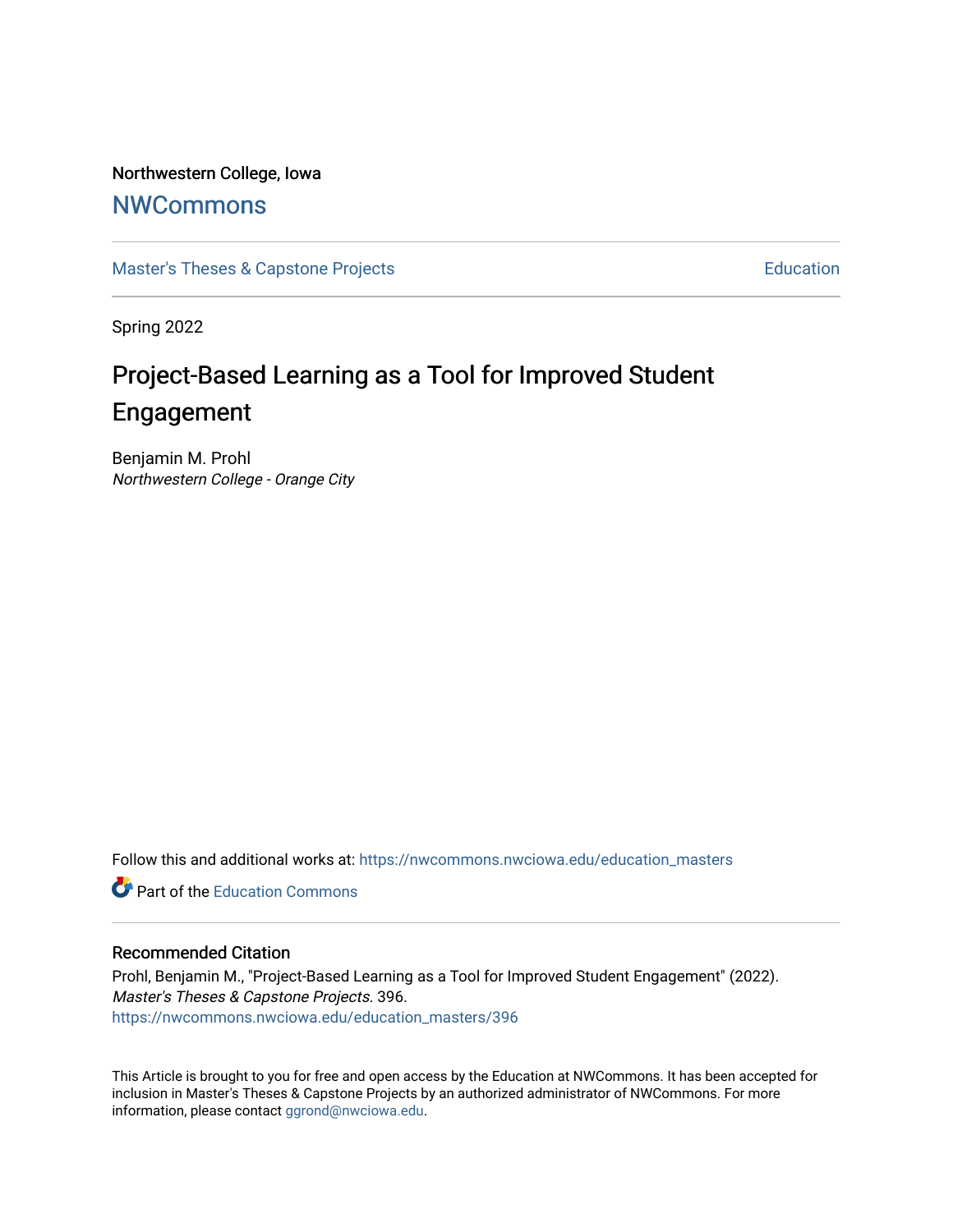# **Project-Based Learning as a Tool for Improved Student Engagement**

Benjamin M. Prohl

Education Department, Northwestern College

EDU 635: Capstone

Dr. Pedersen

April 13, 2022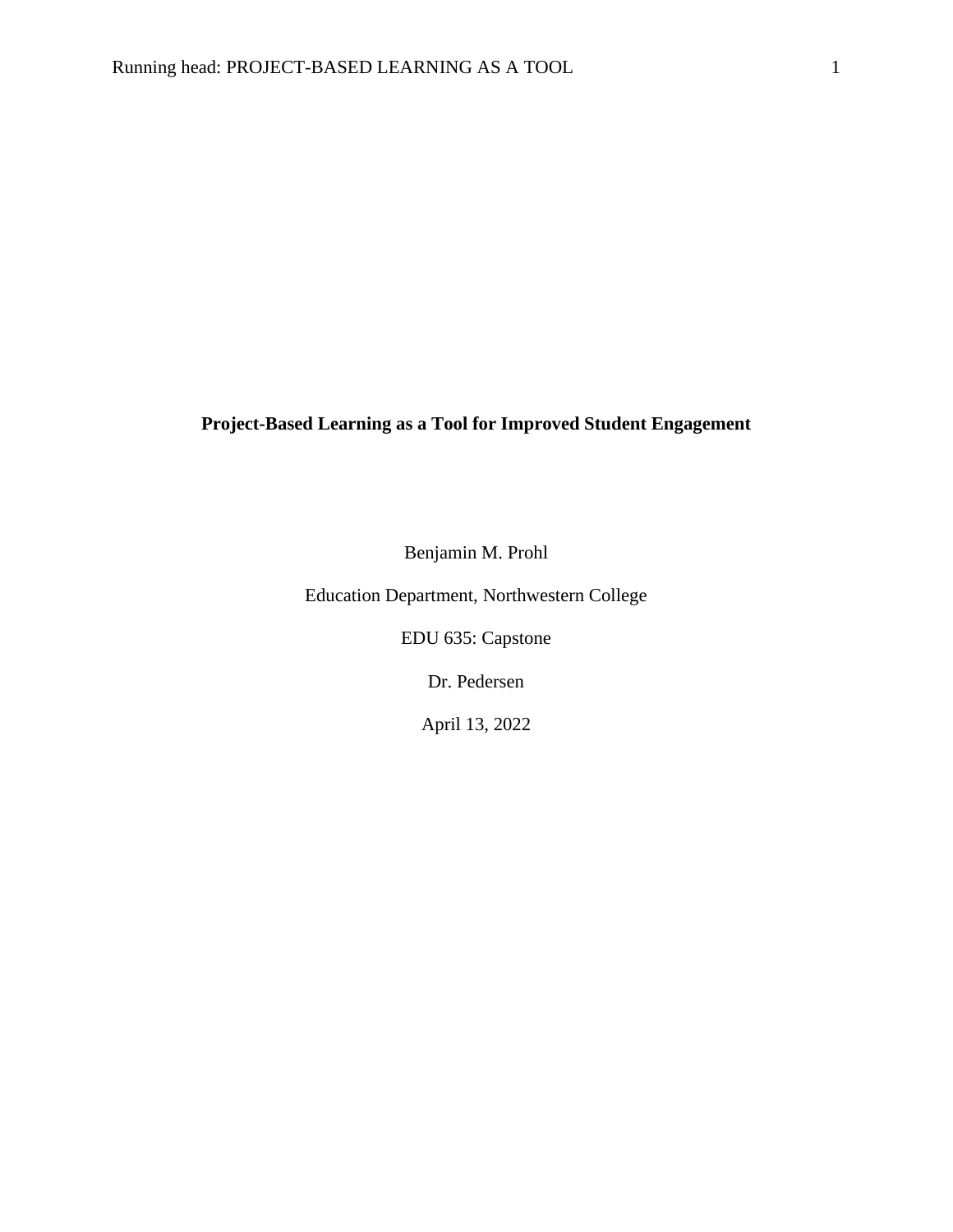# A School Improvement Plan Project Presented

in Partial Fulfillment of the Requirements

For the Degree of Master of Education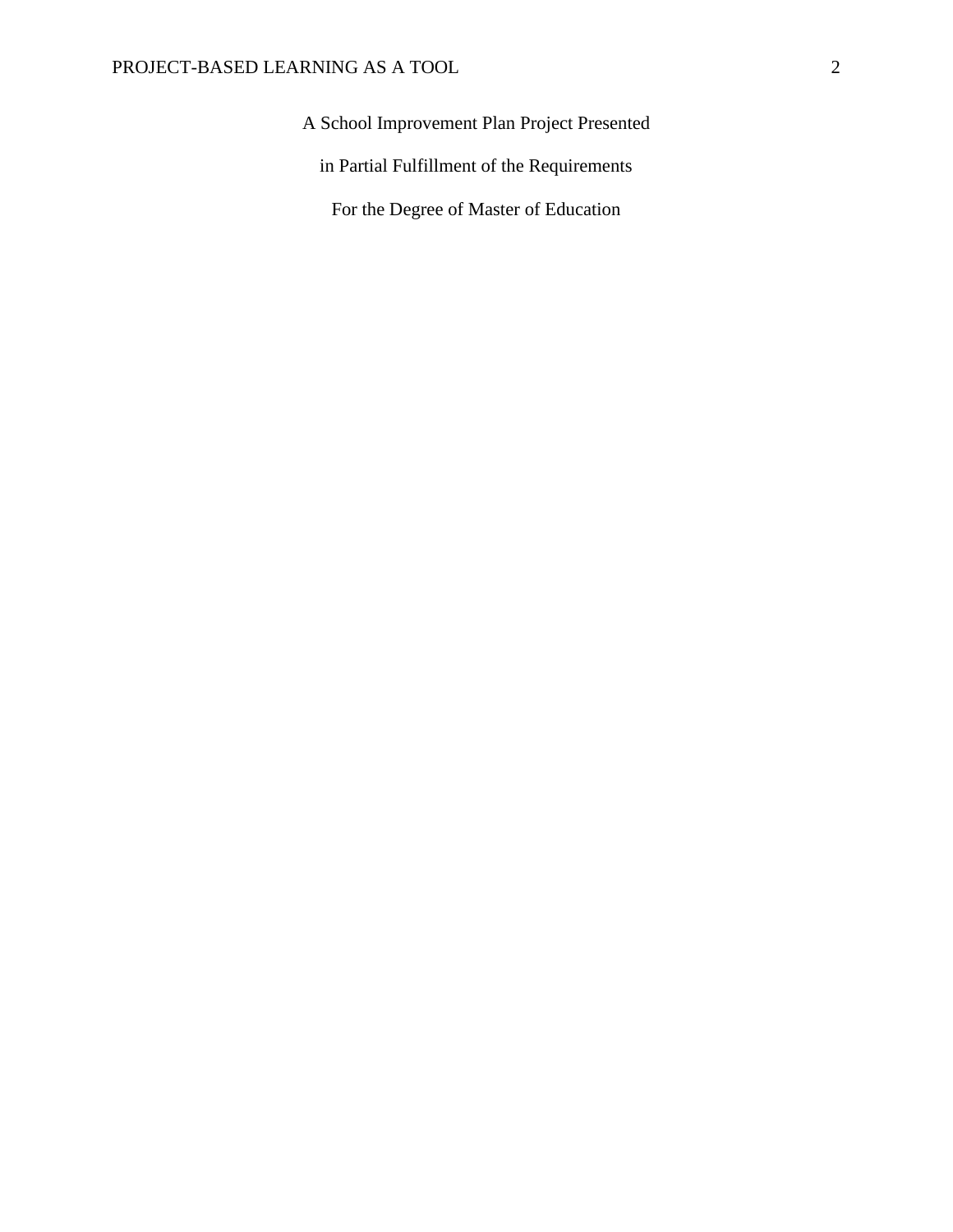#### **Abstract**

Timberline School has found success within the rapidly growing school district of Waukee Community Schools. However, with the increase of students so is there an increase in student needs. Educators are being challenged daily with IEPs, ELPs, ELL, and numerous other student accommodations. Projected-Based Learning offers a methodology which will increases student engagement while maintaining academic rigor. Soft skills, also known as 21<sup>st</sup>-Century Skills, help prepare the students for a post-education life. Project-Based Learning is by nature a methodology of student-driven course work with built-in differentiation. This includes content integration such as STEM classrooms and Humanities. With the implementation of Project-Based Learning, Timberline School should expect to see increased student engagement. This will be observed by increased attendance rates, decreased classroom management issues, and growth in academic rigor.

#### *Keywords*

21<sup>st</sup>-Century Skills, Academic Rigor, Classroom Management, Integrated Coursework, Project-Based Learning, and STEM.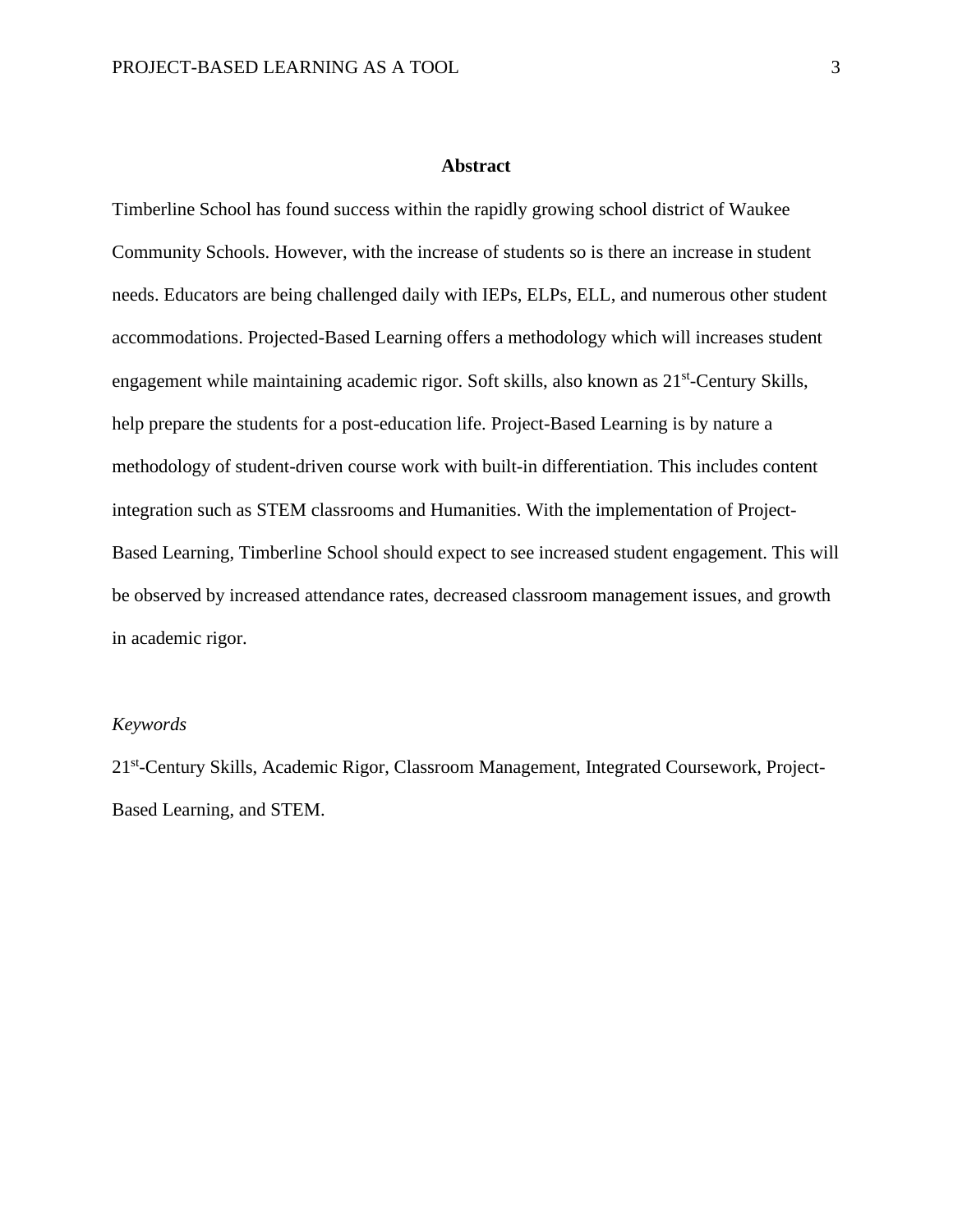# **Contents**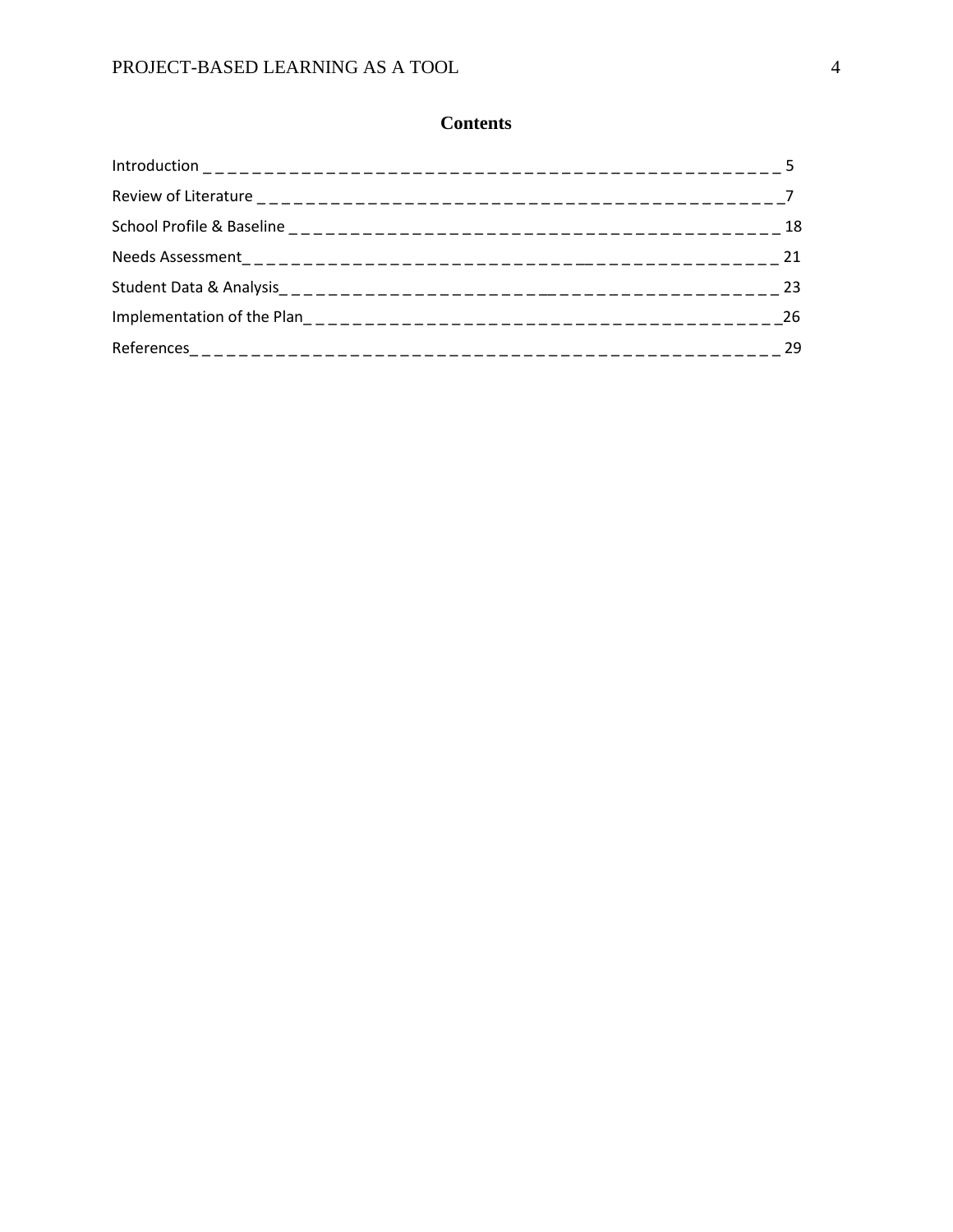### **Project-Based Learning as a Tool for Improved Student Engagement**

Like any industry, education needs to grow and adapt to the current times and meet the needs of the students and professionals associated with education. As far back as 1800, education has been argued over. What we now see as standard practice in publicly provided education, when Horace Mann introduced the concept of free public education, he was met with controversy and disagreements with his concept of free public education. There is a concerted effort to increase educational efforts in the sciences globally. "The share of STEM graduates has been estimated below 26% of the total number of tertiary education graduates in Europe." (Drymiotou, Constantinou, & Avraamidou, 2021, p. 717) As we work our way into the 21st century, there is a greater emphasis on providing equal opportunities for girls in the STEM fields. "Before the first of the (STEMinist) program, only 25 percent of girls said they had heard of engineers." (Nation, Harlow, Arya, & Longtin, 2018, p. 41) Changes in our education system need to match societal norms such as women's role in the sciences. Rote memorization and traditional tests and quizzes do not fit the needs of 21st-century education. Advancing technology provides opportunities for this growth. "Lastly, the integration of Twitter also influenced the affective qualities of literacy learning." (Hunter, Silvestri, & Ackerman, 2018, p. 43) The problem is, how can we provide authentic learning experiences for students to prepare them for 21st-century citizenship? While there are numerous studies regarding STEM, fewer studies investigate the integration of other courses, specifically in a project-based environment.

This school improvement plan aims to implement integrated coursework for the students in a project-based learning environment to connect the students of Timberline to their community. In building this community partnership, the goal is to see increased academic success and decrease negative behavior such as truancy and Documented Behaviors (demerits).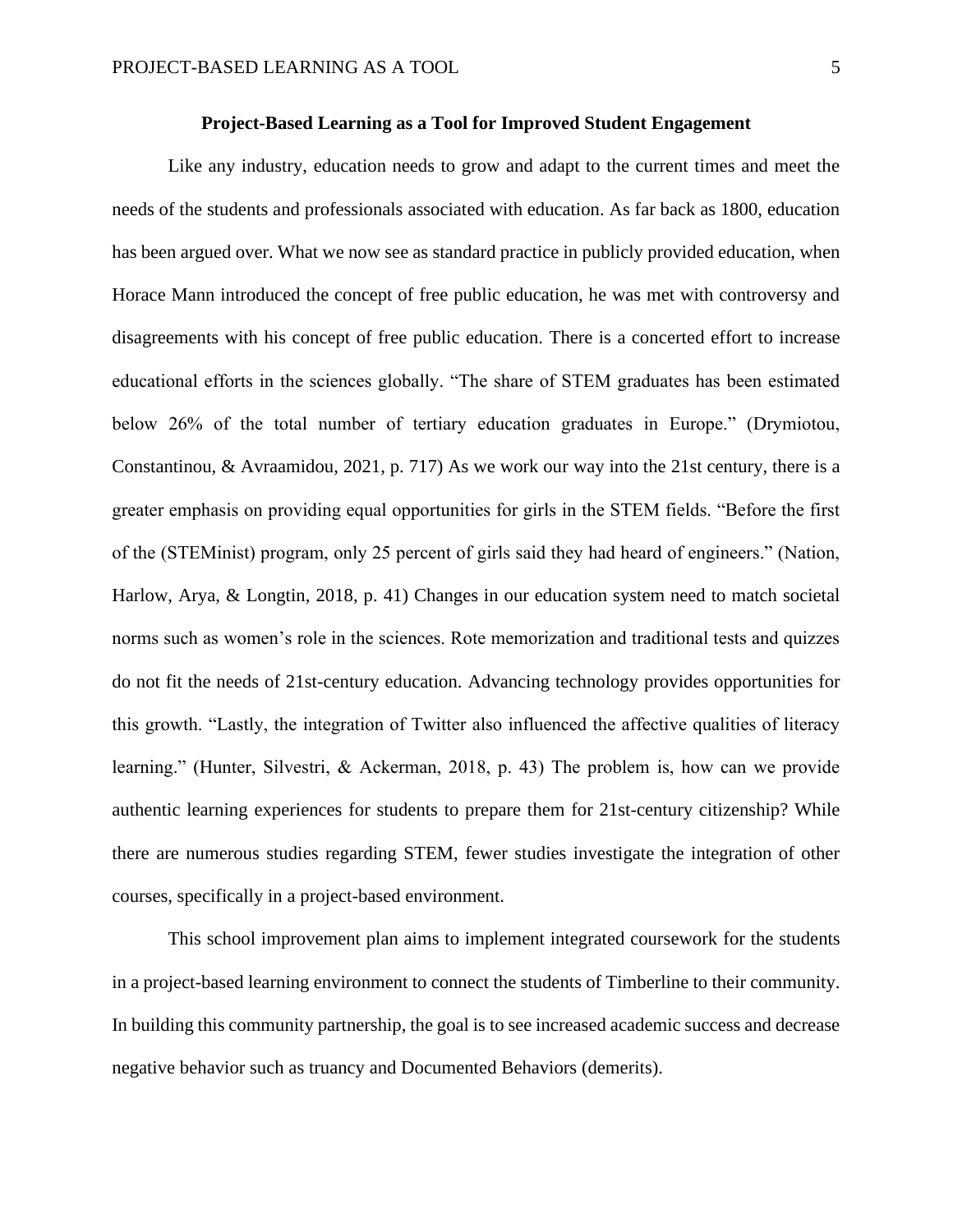The research was conducted with the DeWitt Library of Northwestern College, Education Resources Information Center of the U.S. Department of Education, the International Journal of Education & Literacy Studies, and Google Scholar. This research provided little evidence of integrated coursework; much was found regarding STEM practices. All the studies were conducted recently, in 2017 or newer, and originated across the United States and internationally. Beyond the STEM focus, several studies investigated the various methods of providing authentic learning environments for the students, specifically, student-focused authentic learning. While not all studies directly address project-based learning, these all do support the PBL pedagogical approach.

"PBL is a collaborative, self-directed approach to learning which makes use of language learners' cognitive and metacognitive thinking skills. PBL tasks aim at mimicking real-life problems in learning." (as cited in Mohammadi, 2017, p. 35) Project-based learning provides the students with the best chance for academic success and generates positive community involvement. By integrating the courses, not just math and science, academic rigor is authentic and engaging. This provides a framework for a curriculum shift from stand-alone classes focused solely on content knowledge to content-enriched learning experiences for the students.

Starting with a deep dive into the studies focusing on STEM, an analysis of varying methodologies will highlight the success and drawbacks of integrating math and science. The analysis will also reveal successful student motivation as well as highlight traditional school environments with a loss in student engagement. Student engagement will be examined in greater detail beyond the STEM classroom. Various techniques, including physical location, technology use, and pop-culture simulation, were studied, looking for effective means to increase student engagement.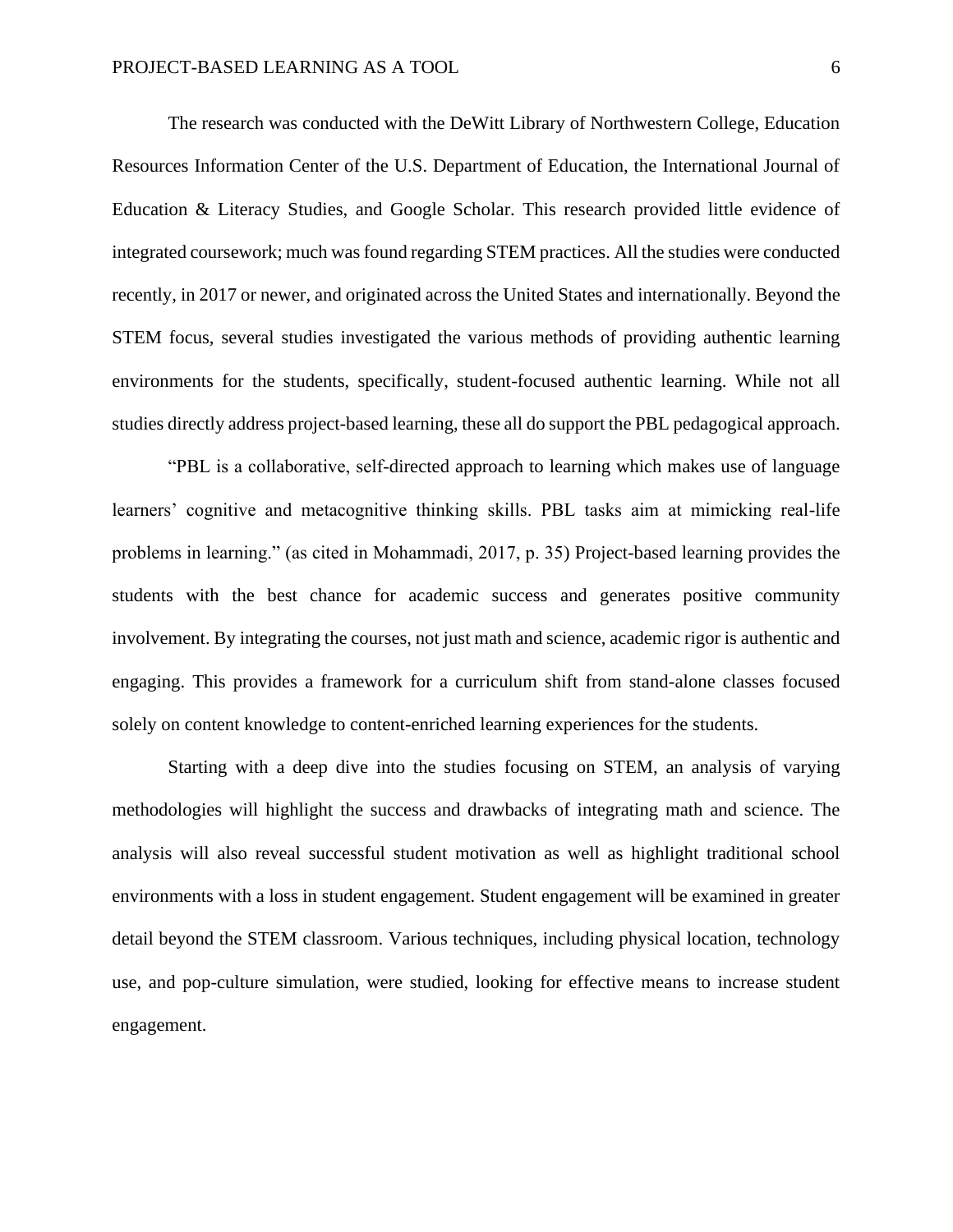#### **Review of the Literature**

The most commonly found example of a PBL (Project-Based Learning) environment is STEM (Science Technology Engineering Mathematics) courses. With so much focus in the U.S. on math and science, this methodology emerged as a standard for PBL. This style of curriculum promotes a variety of positive student behavior. "Teachers valued students' development of independence, and they reported that PBL experiences served as a mechanism by which students could become 'more independent'" (Noble, Ferris, LaForce, and Zuo, 2020, p. 5). In their study, Noble, Ferris, LaForce, and Zuo (2020) found over 67% of teachers interviewed noted student autonomy as an observable behavior in the PBL model. The behavior included student-led learning. As the students became more immersed in PBL, they took on more leadership responsibilities. Additionally, it is noted students began making more decisions which led to a conflict for the teachers. "Though teachers reported that stepping back to take on the 'facilitator' role can be difficult at first, they also said that they 'never having a problem with letting them [the students] choose.'" (Noble, Ferris, LaForce, and Zuo, 2020, p. 6). Navy and Kaya (2020) systematically reviewed numerous studies regarding the pedagogy of integrated STEM. They found numerous valuable student outcomes related to implementing integrated STEM coursework, including student ownership of their educational experiences. Navy and Kaya (2020) found student engagement and interest in STEM coursework increased. Arís and Orcos (2019) studied the use of LEGO robotics as a medium for teaching STEM. They found over 70% of participating teachers saw students encouraged to search for solutions. (Arís and Orcos, 2019, p. 7) This student-centered approach allows students to build self-efficacy and gain tools for challenges they may face. Arís and Orcos (2019) found over 75% of teachers reported student autonomy when using technology such as the software for LEGO robotics. This is another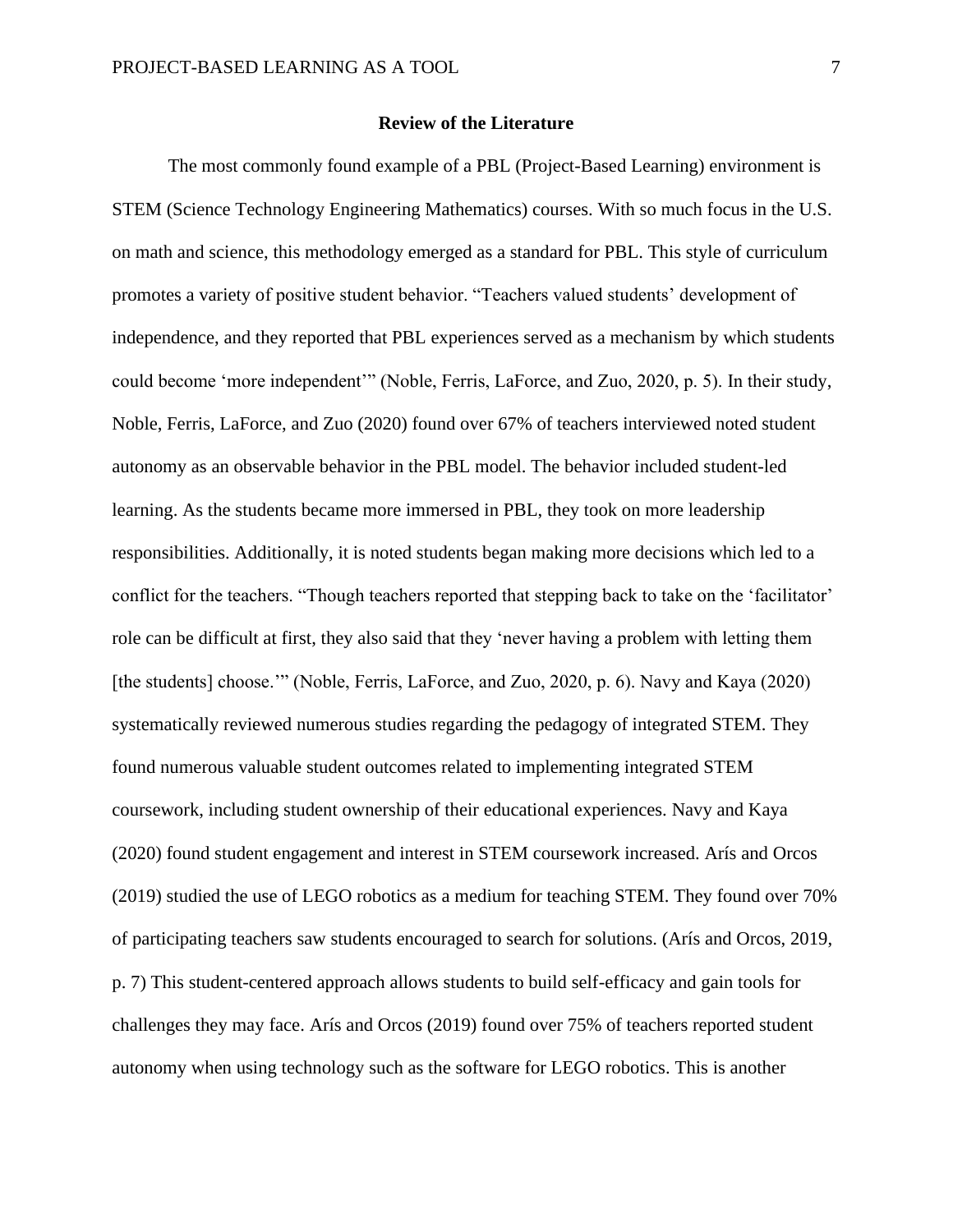indication of the student-centered approach. A study conducted by Drymiotou et al. presented a methodology into the science class in which different disciplines were integrated. Students found value in this curriculum, reporting high affect levels on multiple categories. These categories included finding societal value on a topic  $(3 - 4)$  on a 5-point scale), finding the topic enjoyable  $(3 - 4)$ , and gaining skills related to career readiness (3). (Drymiotou, Constantinou, and Avraamidou, 2021, p. 723)

Noble, Ferris, LaForce, and Zuo (2020) found teachers noted an elevated level of teamwork and collaboration in the PBL model. One manifestation of the increased collaboration allowed students to form their groups when needed. When investigating the integration of a STEM curriculum, Thibaut et al. found "The fifth category entails the promotion of teamwork and collaboration with others." (Thibaut, Ceuppens, De Loof, Meester, Goovaerts, Struyf, Boeve-de Pauw, Dehaene, De Cock, Hellinckx, Knipprath, Langie, Struyven, Van de Velde, Van Petegem, and Depaepe, 2018, p. 7) The study found the need for students to have ample time and opportunities to grow skills for proper teamwork. Not only does practice lead to success, but time spent in collaboration also leads to group efficacy. The LEGO robotics study by Arís and Orcos noted students reflecting on improved teamwork skills. Students self-evaluated a higher tolerance rate to others' ideas and an overall fellowship; 70.3% and 69.0%, respectively. (Arís and Orcos, 2019, p. 10)

The integration of courses flowed smoothly with the PBL module. Science and math work together in STEM, and teachers recognize similar academic goals between different courses. With increased course integration came teacher frustration with time constraints. Each teacher is looking for dedicated time for their specific content area. However, Navy and Kaya (2020) found evidence integrated coursework maximized instructional time. "Well, since it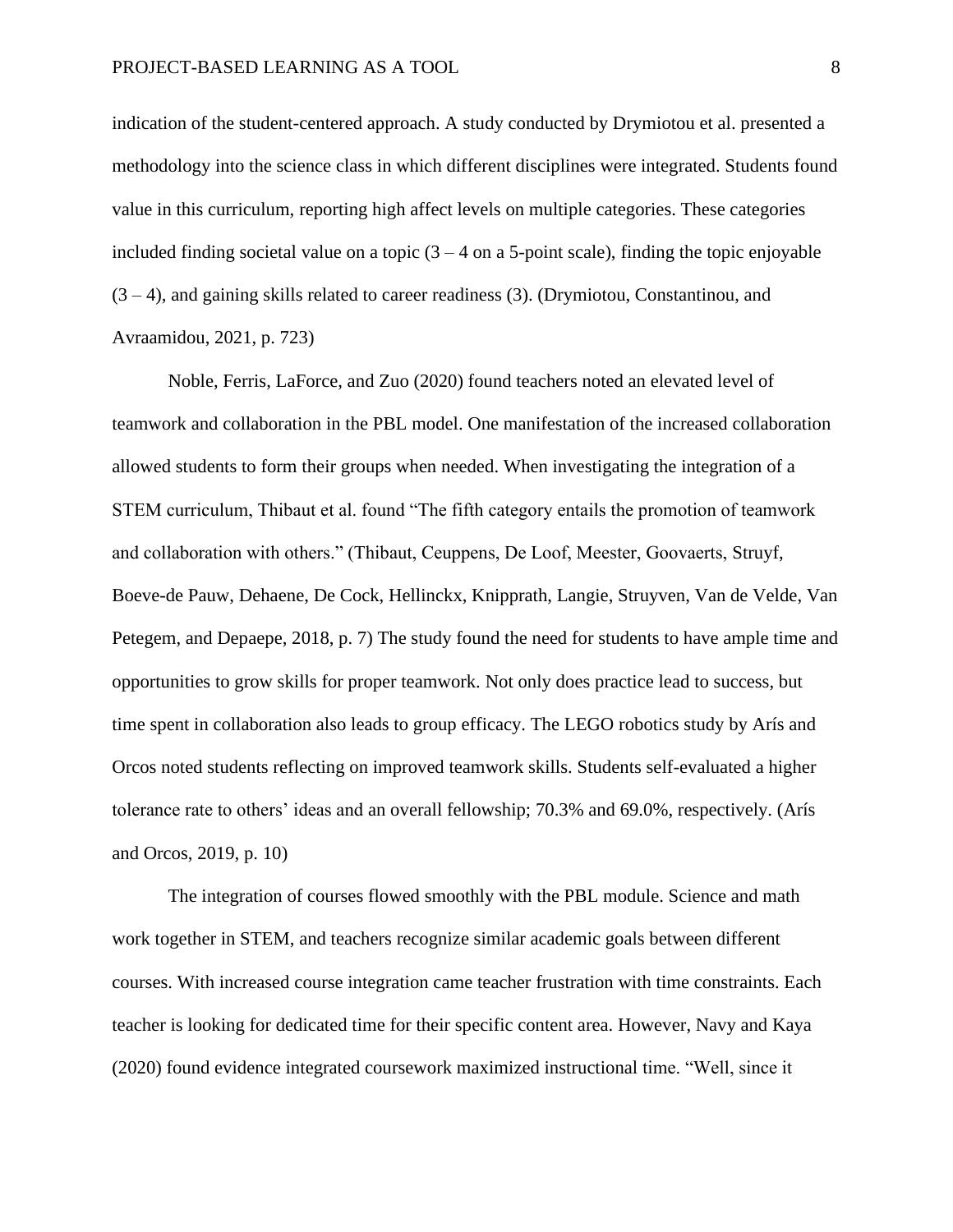integrates multiple disciplines, you gave a lot of time to teach it, sort of, cause you would use your math time to think of what math you might use and teach that specific math and then you could use science time to actually do the engineering, that kind of thing." (as cited by Navy and Kaya, 2020, p. 291). Ultimately, STEM course work emphasizes academic rigor by challenging the students' critical thinking skills. This integration was noted in Thibaut, Ceuppens, De Loof, Meester, Goovaerts, Struyf, Boeve-de Pauw, Dehaene, De Cock, Hellinckx, Knipprath, Langie, Struyven, Van de Velde, Van Petegem, and Depaepe (2018) as well. They found integrated STEM coursework led to increased inquiry and student planning, questioning, collecting, and analyzing of data. This same study by Thibaut et al. noticed an increase in scientific inquiry and authentic application of the scientific process. The PBL model reinforces the scientific method as a process for project completion. "Another frequently noted affordance is that the integrated STEM approach promotes student engagement and deeper learning" (Navy and Kaya, 2020, p. 291). Navy and Kaya (2020) also found integrated coursework encouraged girls to increase STEM participation. Ng and Fergusson (2020) studied STEAMpunk Girls Program's impact on building girls' involvement with STEM studies and future science and math careers. They found STEAM (Science Technology Engineering Arts Mathematics) integration built girls' awareness and confidence in STEM-related fields of studies. For example, there was an 11.5% increase in girls' interest in studying science at a university after they participated in the STEAMpunk program. There was also a notable increase IT/Tech as well as Arts/Humanities, 11.3% and 7.5% respectively. There was a significant decline in girls' perceptions of barriers surrounding STEMrelated fields. A drop of 11.3%, 28.7%, and 35.9% in perceived barriers to women working in the fields of Science, IT/Tech, and Engineering, respectively (Ng and Fergusson, 2020, p. 291). The STEMinist program is a partnership with universities in southern California with Girls Inc to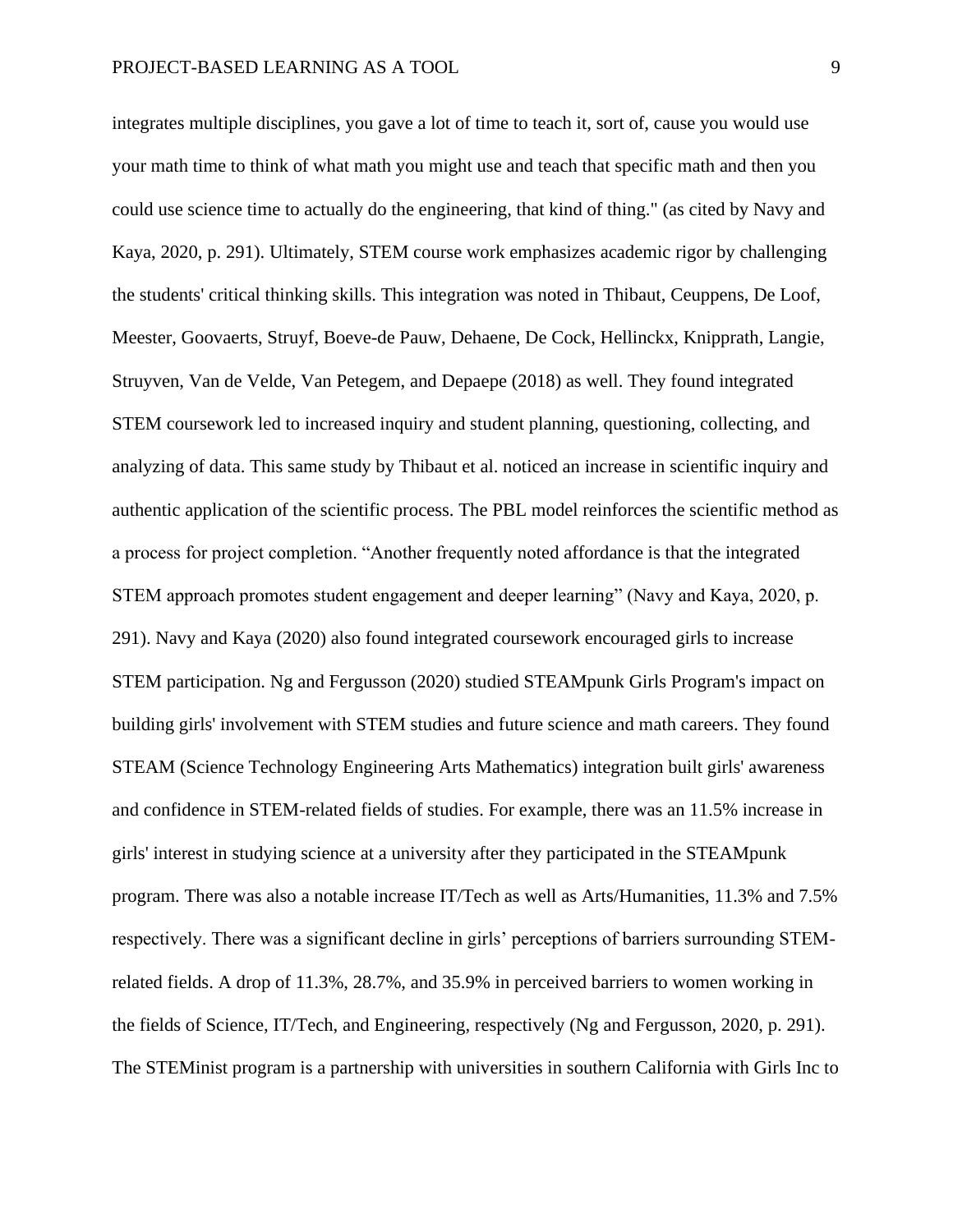provide girls an increased opportunity to connect with STEM. A study by Nation, Harlow, Arya, and Longtin (2021). followed the program and its participants to gain a deeper understanding of the impact of the STEMinist program. The study found increased "(i)dentification with scientists; recognition by self and others that one is a scientist or is capable in STEM" (Nation, Harlow, Arya, and Longtin, 2021, p. 39). Multiple studies have shown the value of STEM programs and integrated courses in opening opportunities for girls who have traditionally avoided science, math, and technology careers. For both girls and boys, STEM integration with other courses has shown an improved desire for STEM-related careers. Emembolu et al. looked at the impact a STEM curriculum, especially for students of a lower SES, had on students' awareness of STEM careers. From interviews conducted in 2015 and then again in 2017, Emembolu, Padwick, Shimwell, Sanderson, Davenport, and Strachan (2020) found favorable increases in the perception of STEM careers, including, but not limited to, astronaut, engineer, mechanic, and technician. For example, in 2015, 25.6% of participants were interested in the career path of an engineer. However, in 2017 the percentage increased to 33.1%. Transversely in 2015, 48.3% of participants specifically did not want to be an engineer, while in 2017, the percentage dropped to 34.8% (Emembolu, Padwick, Shimwell, Sanderson, Davenport, and Strachan, 2020, pp. 774  $\&$  775). These numbers indicate the importance of exposure for girls and boys in STEM careers. An extrapolation can be made indicating integrated course work provides more authentic learning experiences and therefore connects students with careers in STEM and non-STEM careers. "The findings of this study demonstrate that the students not only appreciated learning information about global socio-scientific issues and careers but also indicated arousal of interest that stems from learning." (Drymiotou, Constantinou, and Avraamidou, 2021, p. 773)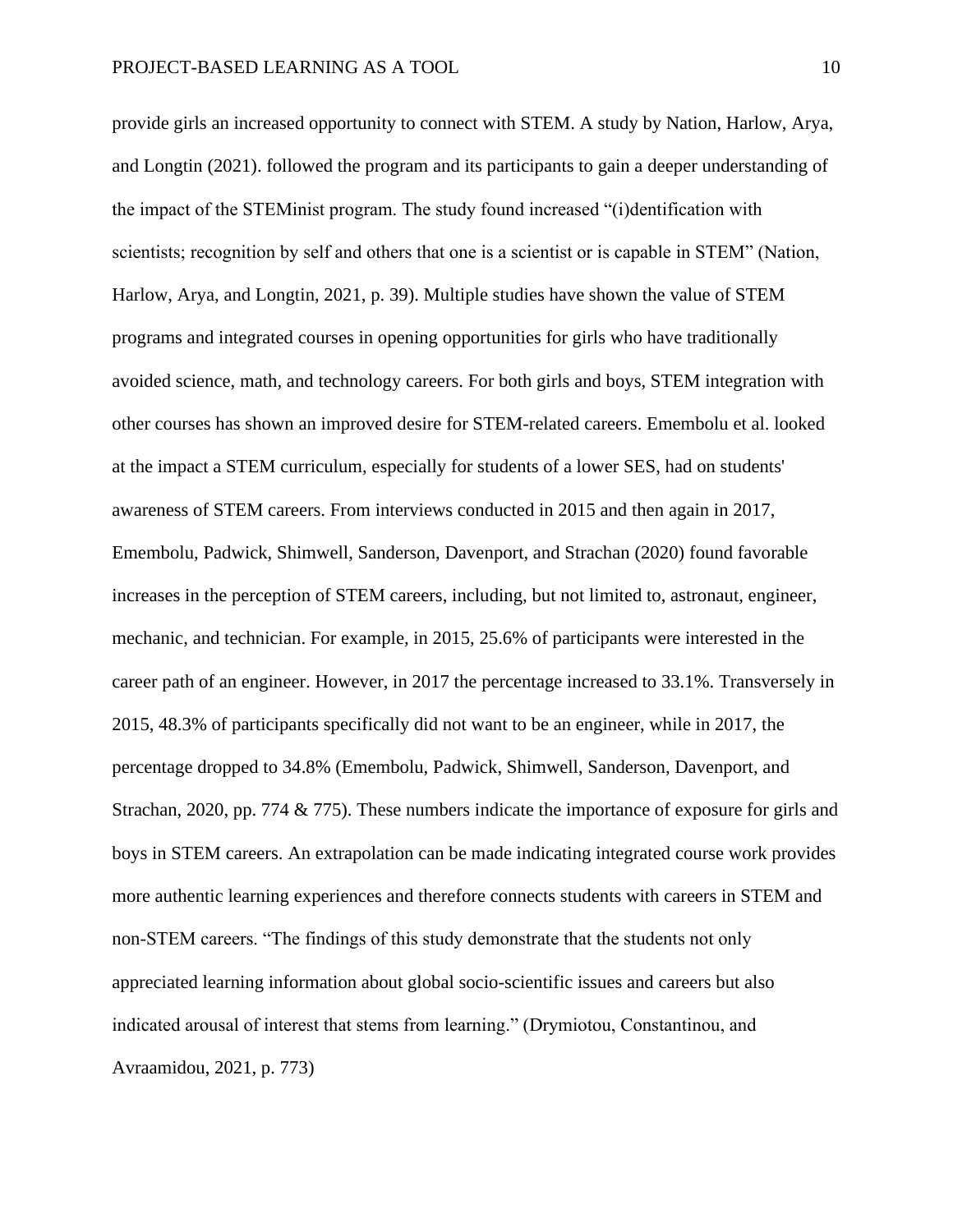When comparing STEM classrooms, "Results of a series of independent samples t-test indicated that class sessions classified as PBL experiences had a higher presence of student autonomy (t(123) = -4.43, p < .001), integration of concepts (t((39.29) = -2.19, p = .04), and student cooperation and teamwork (t(87.37) = -3.29,  $p = .001$ ) compared to non-PBL class sessions" (Noble, Ferris, LaForce and Zuo, 2020, p. 11). Wallace and Bodzin (2017) also found integrating authentic learning experiences showed an "increase in science and technology significantly increased with students who used the MobiLAP approach." (Wallace and Bodzin, 2017, p. 57) Mobile Learning and Authentic Practice Approach (MobiLAP) presents students with technology such as digital cameras, GPS, and mobile phones to connect the students with a community mindset of science (citizen science). This integration of tools and content helps to build student engagement. Arís and Orcos (2019) investigated the use of LEGO robotics as a tool to engage students. They found 83.6% of participating teachers saw the use of LEGO robotics as "To what level has the project helped to work STEM skills in an integrated way?" (Arís and Orcos, 2019, p. 5)

STEM is not the only way educators are trying to increase student engagement. Even in a more traditional classroom setting, significant efforts are implemented to create authentic learning environments. These efforts are not an American-specific challenge. "For example, whereas Alberta, Canada assessments included learning outcomes such as teamwork, New Zealand assessments were based on fairly open-ended investigations. Singapore assessments consisted of fairly focused references to aspects of practical science such as 'manipulation, measurement and observations; presentation of data and observations; and analysis, conclusions and evaluation'." (Erduran, El Masri, Cullinane, and Ng, 2020 p. 1563) While in Adelaide, South Australia, Whiley, Houston, Smith, and Ross (2018) found at Flinders University few students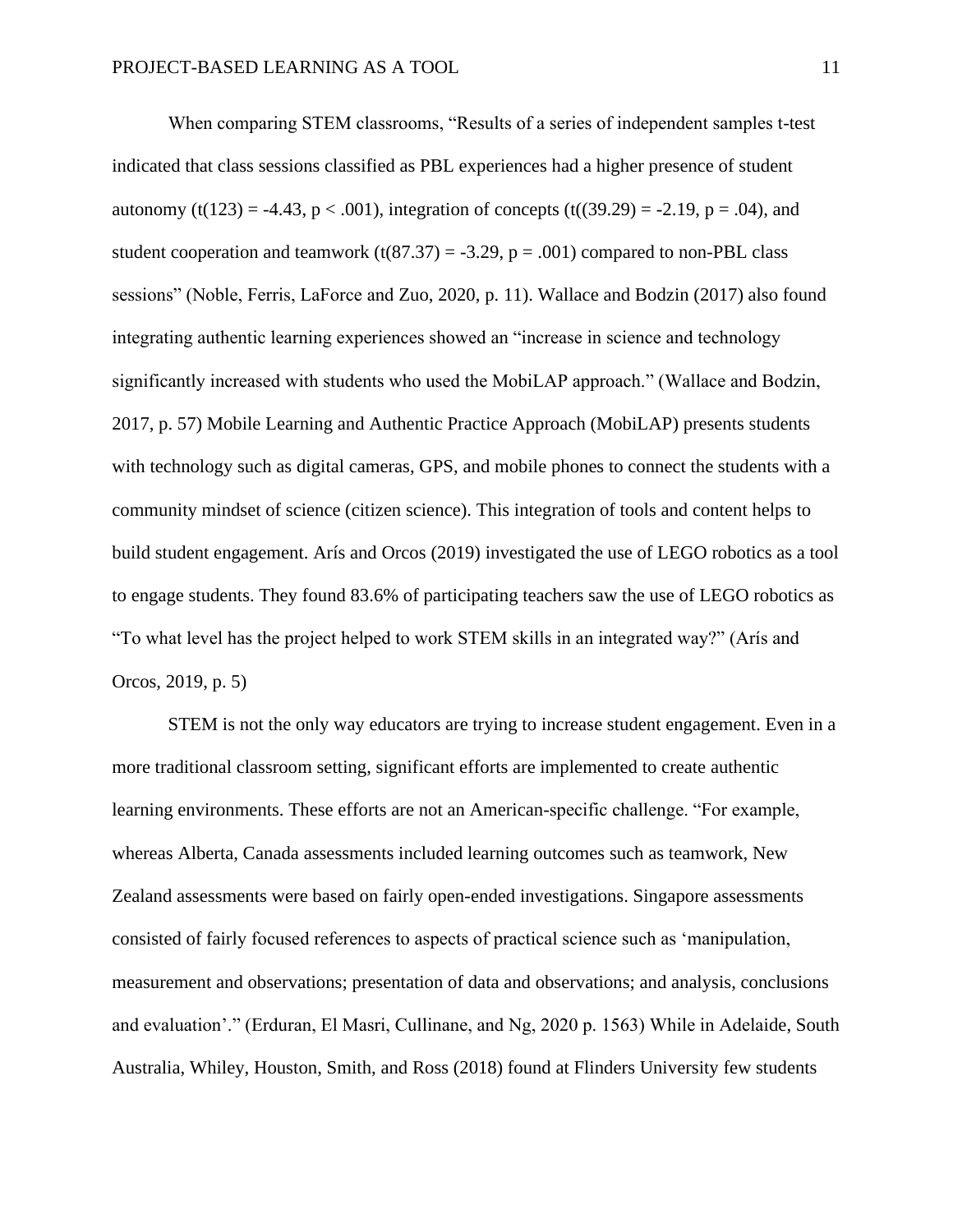were showing interest in Environmental Health studies. In response to this lack of interest, they created a course titled Zombie Apocalypse: Microbes and Toxins. Within one year, student enrollment more than double from 11 students in 2016 to 26 students in 2017. At the time of the study, the course boasted an enrollment of 36 students tripling the number of students prior to the rebranding of the course. (Whiley, Houston, Smith, and Ross, 2018 p. 7) The course maintained academic rigor and taught 21st century skills, also called soft skills. Some of the science learned by the students in Zombie Apocalypse: Microbes and Toxins include foodborne pathogens, extrinsic and intrinsic microbiological factors (water activity, pH, NaCl), toxicological principles, mycology, and taxonomy. The soft skills noted in the course include scientific reasoning, information-gathering, problem-solving, and statistical analysis. (Whiley, Houston, Smith, and Ross, 2018 pp. 9 & 10) Similarly, Caballero-Garcia (2018) noted an improvement in 21st-century skills when employing thematic units in the language classroom. The 21st-century skills focused on were; collaboration, communication, critical thinking, creativity, innovation, empathy, technology and media literacy, and intercultural communicative competence. These 21st-century skills were observed in an Intermediate Spanish Course. "The first unit dealt with diversity, collaboration, leadership, and empathy via the topic of poverty." (Caballero-Garcia, 2018, p. 136) There have been positive results in student engagement and academic rigor when educators work to connect the students to an authentic learning experience. As education continues to evolve, there is a growing importance for students to see value in what they are learning. No longer will students study simply because they are instructed to do so. Quality education includes the buy-in from the students. The more the student sees value in what they are learning, the more engaged they will be and more successful.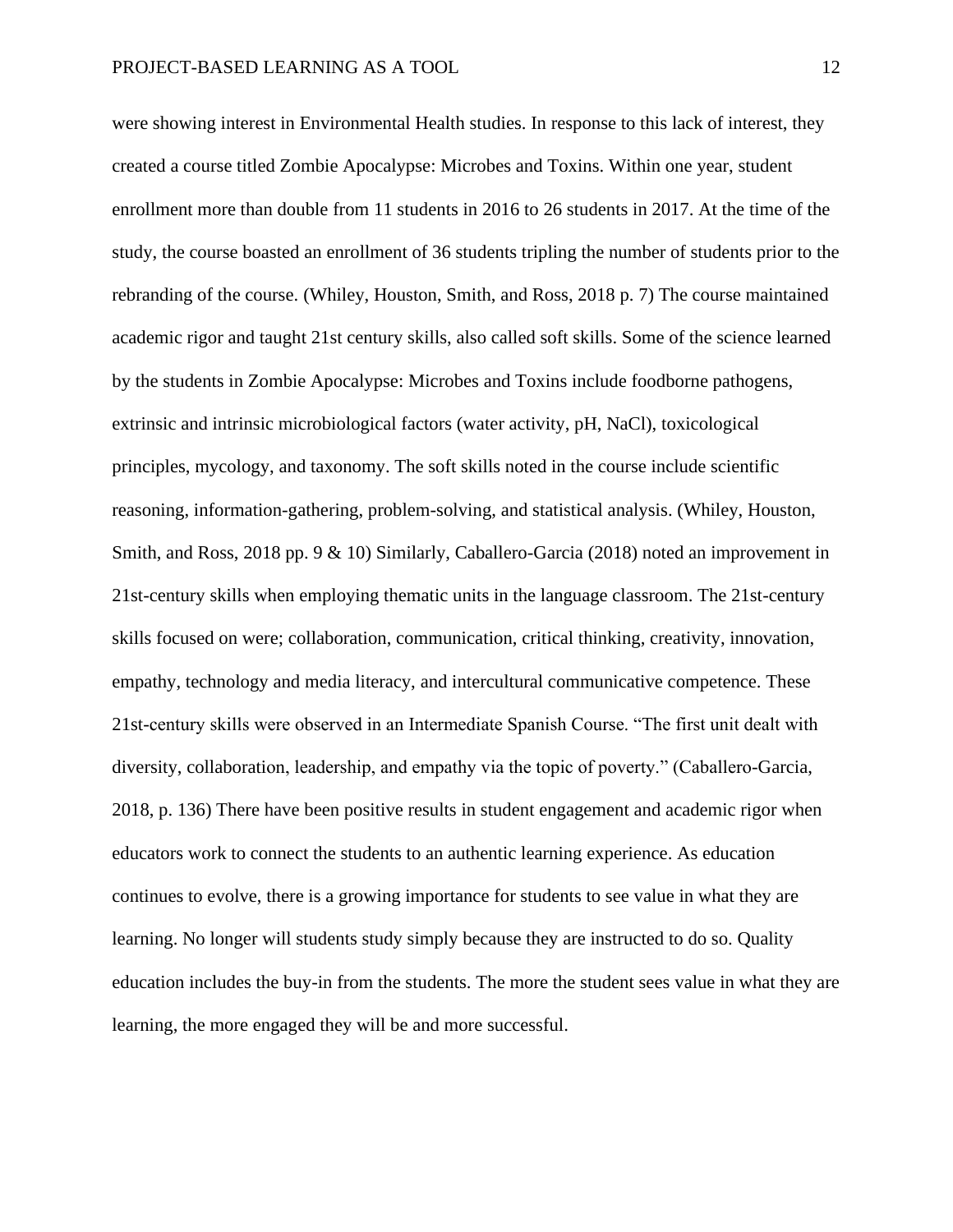The 21st-century skills, or soft skills, are the common thread between a science course on microbes and toxins and a world language course of Spanish. The common theme is the effort by the teachers to create an authentic learning environment for their students. Student engagement increased with the increased effort to create an authentic learning environment. "Engaging language learners in various events in the school and community fosters real world learning and grounds theory into practice." (Caballero-Garcia, 2018, p. 143). "As learning environment designers, we acknowledged the requirement for scientific literacy for both future employment and critical citizenship, and we took both science and non-science students closer to this goal without sacrificing either content of scientific and pedagogic rigour." (Whiley, Houston, Smith, and Ross, 2018, pp. 12 & 13) As the global community becomes increasingly interconnected, these 21st-century skills (soft skills) become universal and more applicable to productive citizens of society. A knowledge base is a valuable asset but creative problem solving and collaboration help to maximize the content knowledge learned. These soft skills are invaluable to the students to maximize their learned expertise in the various content areas. IE, a strong student in math, can best utilize their strength when they collaborate and problem-solve effectively.

Content is one way to build student engagement. Authentic lessons and curricula are critical for successful education. Methodologies have been investigated to understand the impact of various approaches on student engagement. Project-Based Learning (PBL) has worked its way into prominence for its use of soft skills combined with academic rigor to provide authentic learning experiences for the students. Revelle, Wise, Duke, and Halvorsen (2019) investigated the benefits of PBL for second graders, specifically in lower socioeconomic schools. PBL is said to have the following characteristics (as cited in Revelle, Wise, Duke, and Halvorsen, 2019, p. 698):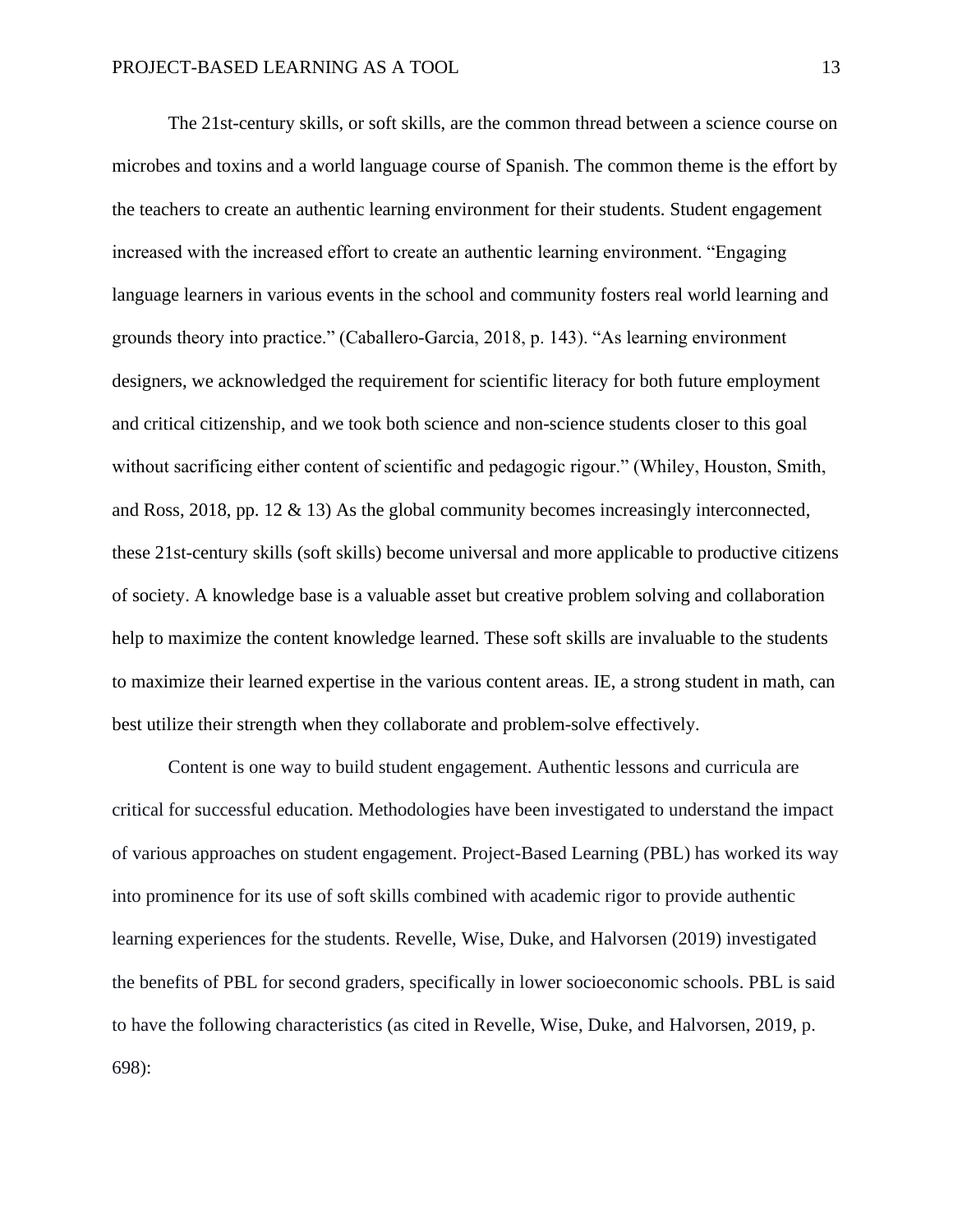- Projects occur over an extended time period and drive the learning.
- Projects are aligned with learning standards across multiple domains and are integrated in nature.
- Projects have an authentic purpose and an authentic audience.
- Students connect to contexts outside of school.
- Students have opportunities to interact with one another.
- Students have some choices within the project.

Another variation of PBL is sometimes noted as problem-based learning. While still authentic, student-driven, and collaborative, problem-based learning is a shorter-term unit. They are often completed in a lesson or two. Mohammadi(2017) studied the effects of problem-based learning in vocabulary acquisition for English language learners. "(I)t can be concluded that authentic problem-based tasks increase language learners' cognitive involvement with the learning content and result in more effective vocabulary learning." (Mohammadi, 2017, p. 38) This indicates the benefits of shorter, but still authentic, uses if PBL. Opportunities are still given to the students to have a voice in their studies and opportunities to collaborate on problem-solving.

Authentic tasks can also be achieved by altering the tools used by the students. One of the soft skills listed in many 21st century skills lists is the use of technology. Edwards, Davis, Hadwin, and Milford (2020) studied the effectiveness of blending online course work with in-person learning. The look for engagement on four different levels; Behavioural, Agentic, Cognitive, and Emotional. "The findings from this case study suggest low achieving students who improved their performance demonstrated higher levels of engagement across three of the four dimensions of engagement." (Edwards, Davis, Hadwin, and Milford, 2020, p. 15). This blended technique of in-person and online shows merit on multiple levels for student engagement. One way to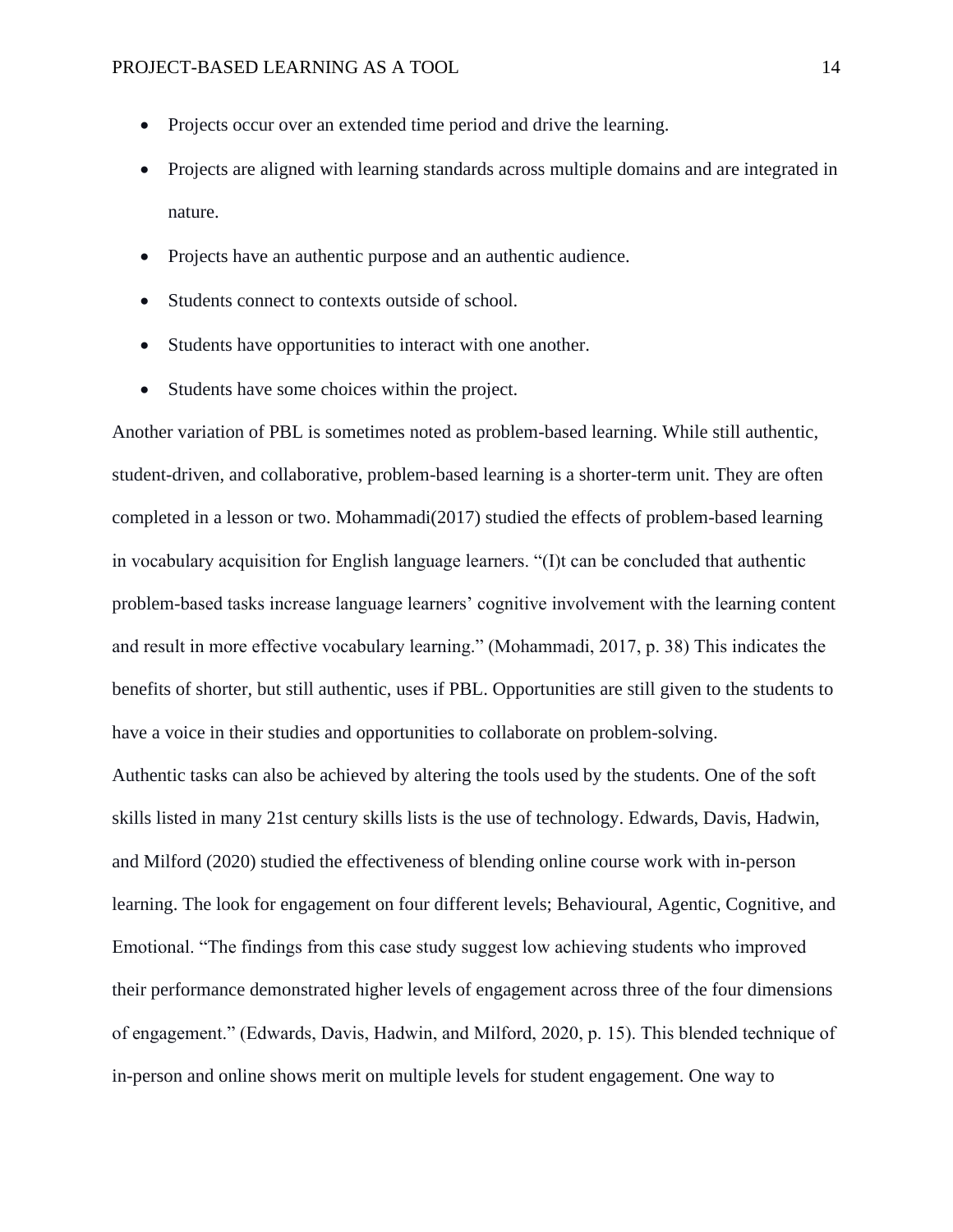promote student engagement is to remove the barriers a traditional brick-and-mortar school provides. "Additionally, we found that online spaces with minimal adult support have strong potential for encouraging academic discussions of literature." (Colwell, Woodward, and Hutchison, 2018, p. 239). Colwell, Woodward, and Hutchison (2018) continue to say, "students explored their own questions, and ideas, engaged in sustained discussions about literature, listened more actively to each other, developed their own strategies to initiate discussions, and encouraged each other to share or expand their ideas." Building off the critical characteristics of PBL, the online forum provided a student-driven arena for academic engagement and gave ample opportunities for student choice and peer interaction. In the study, Colwell, Woodward, and Hutchison (2018) conducted the online literature discussion during the summer months and at a public library instead of the local school. Kinberg (2020) found success in student writing when the location of the educational experience changed. Students were asked to write in a natural setting outside of a school building. The concept was to present students with a more authentic situation to write. "This natural setting allows access to both abundant plant like and small animals such as bearded dragons, finches, and some turtles." (Kinberg, 2020, p. 7). The immersion into nature is a trend in schools and districts to provide more accommodating learning environments for students. These location changes are always working towards engagement and creating more authentic atmospheres similar to what students will encounter after graduation. Growing and adapting educational settings continue to promote student engagement alongside community relations. Bringing into the mix the community at large is crucial to the students' success. From public libraries to nature centers, community relations are vital. "Redesigning schools is a huge undertaking that must be a community project, not just a school or district project." (Mitchell, 2020, p. 10)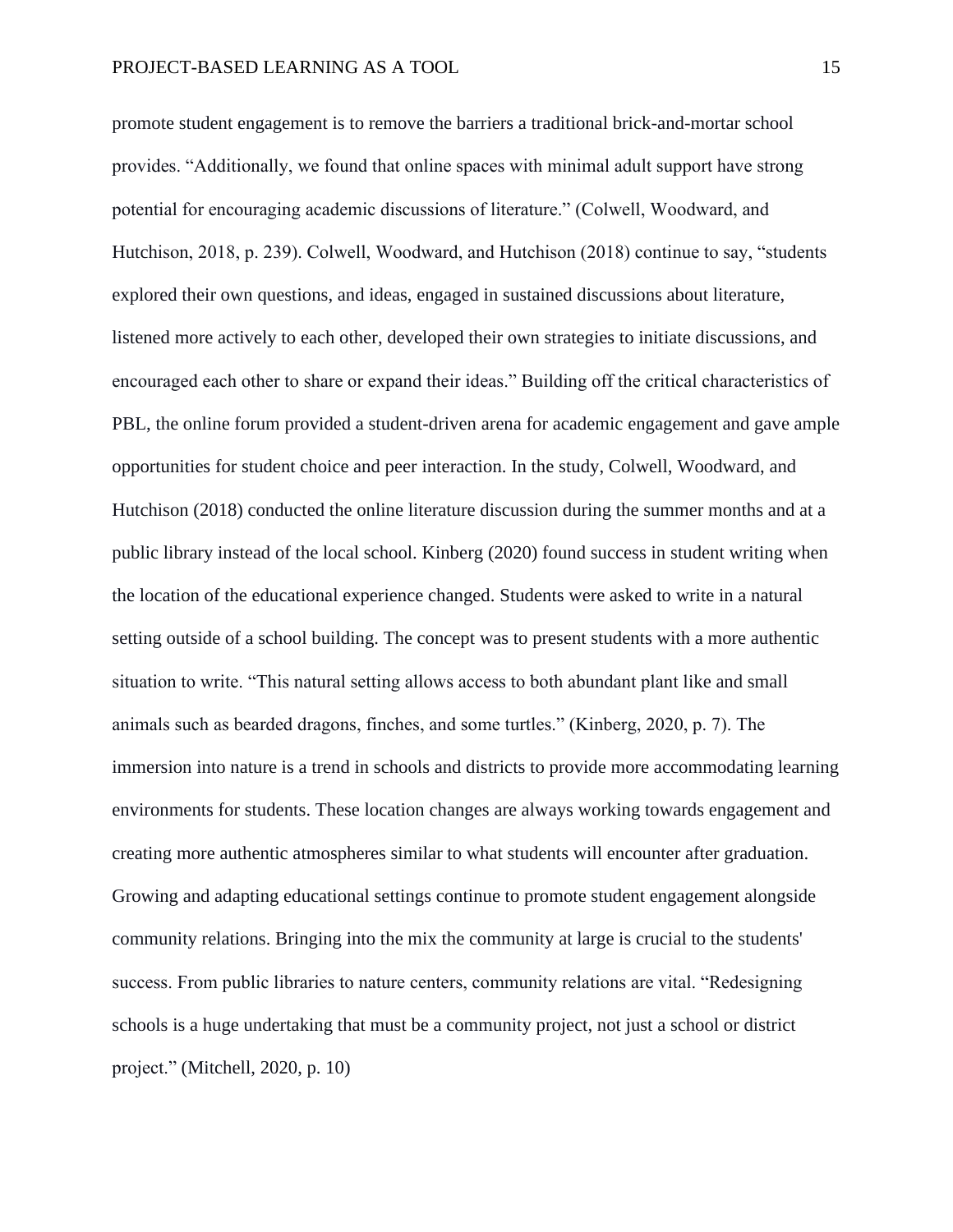Also possible in a brick-and-mortar school is the use of technology. Technology offers both students and educators a wide variety of avenues and experiences to engage with the content and build community. One use of technology is in the form of social media. Social media can be utilized to build both student engagement and educational authenticity. "Our primary use of Twitter centered upon creating an alternative classroom culture of engagement where technology was leveraged." (Hunter, Silvestri, and Ackerman, 2018, p. 36) A valid concern from many educators is the freedom students have while participating in activities using technology, whether it be social media or learning management systems (LMS) of the school district. During the online literature discussion forum, Colwell, Woodward, and Hutchinson (2018) found "students may spontaneously adopt a more formal tone in online book clubs, as did students in this library program." (p. 240). The authenticity of these opportunities helps build student engagement and therefore grounds them in more appropriate behavior. "The high school students also noted that being part of a broader literacy community that extended beyond the traditional classroom to include more expert others involved more authentic academic-related tasks and was an enriching experience." (Hunter, Silvestri, and Ackerman, 2018, p.44) With proper PBL implementation, authentic learning experiences are presented to the students. "Research on reading and writing for authentic purposes and audiences has shown that it has a positive effect on students' academic achievement." (Revelle, Wise, Duke, and Halvorsen, 2019, p. 699) Student engagement comes from a wholesale methodological change. This change embraces soft skills, precisely skills related to what is known as 21st Century Skills, to increase academic rigor and enhance success within the content directly. PBL is a great way to build community relationships, another critical component to deepening student engagement. "Schools have an internal public and an external public, and relationships with both must be cultivated and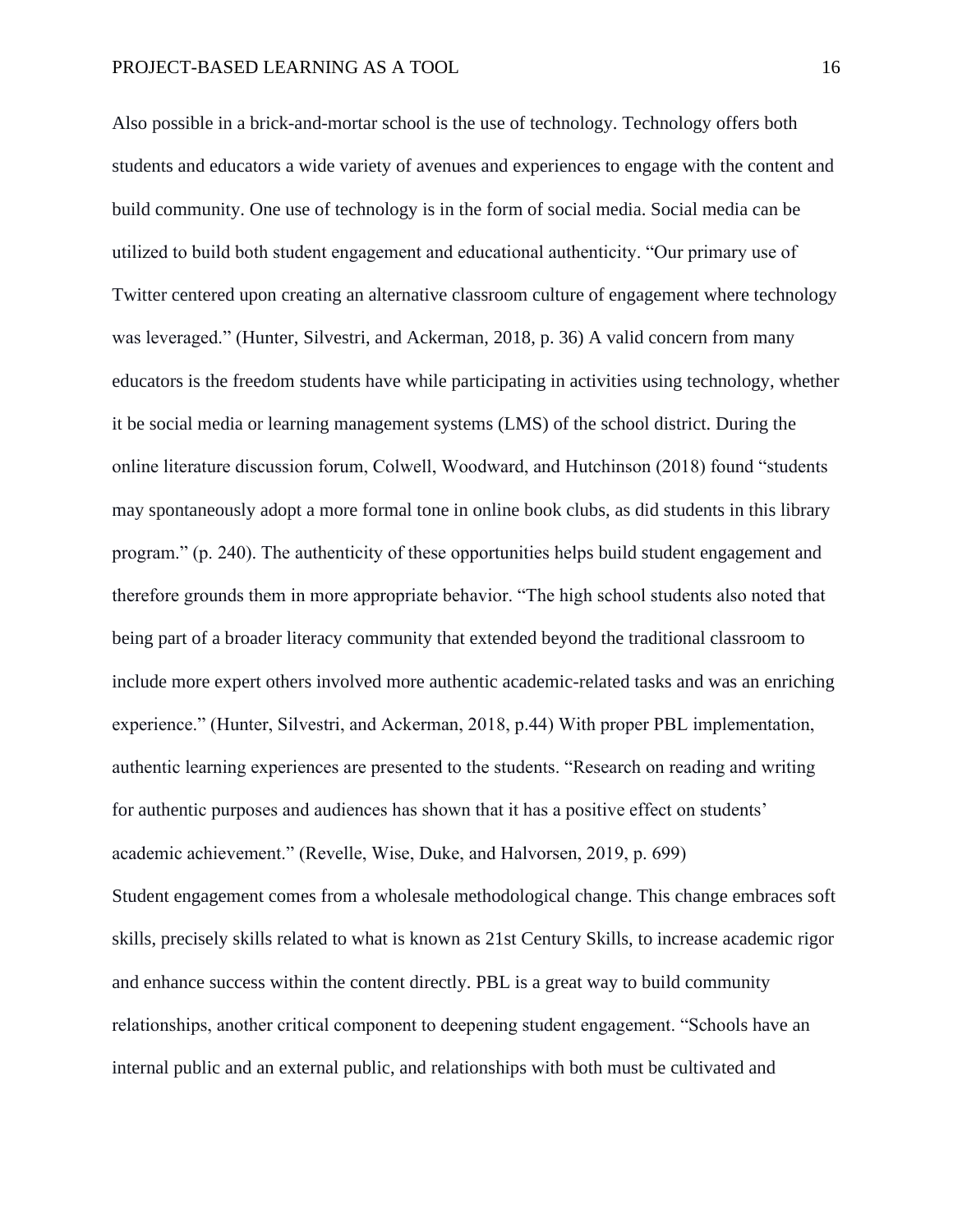nurtured over time for the betterment of the entire system." (Mitchell, 2020, p. 5) When reporting on increased student engagement with writing, "Their conversations with each other, with us, and with the naturalists were also real-life, rather than virtual." (Kinberg, 2020, p. 11) The importance of the digital community is noted as well.

"Students could navigate among book club discussions in the online social network before posting their response and participate in multiple book clubs simultaneously, which seemed to create a consistent tone and writing style across book clubs. This explanation is powerful in examining how initial interactions and opportunities to participate in multiple book club discussions shape an online space." (Colwell, Woodward, and Hutchison, 2018, p. 237) Student-driven course work, integrated courses, technology use, tools for creative problem solving, and community relations have all shown positive results in cultivating student engagement. PBL does not distract from academic rigor. Instead, PBL strengthens academic rigor. PBL, in some form or fashion, is a model benefiting a wide variety of classrooms. "Project-based learning can enable educators to provide ambitious instruction and to create opportunities for students to build the literacy and social studies knowledge and skills needed to become actively engaged citizens." (Revelle, Wise, Duke, and Halvorsen, 2019, p. 709).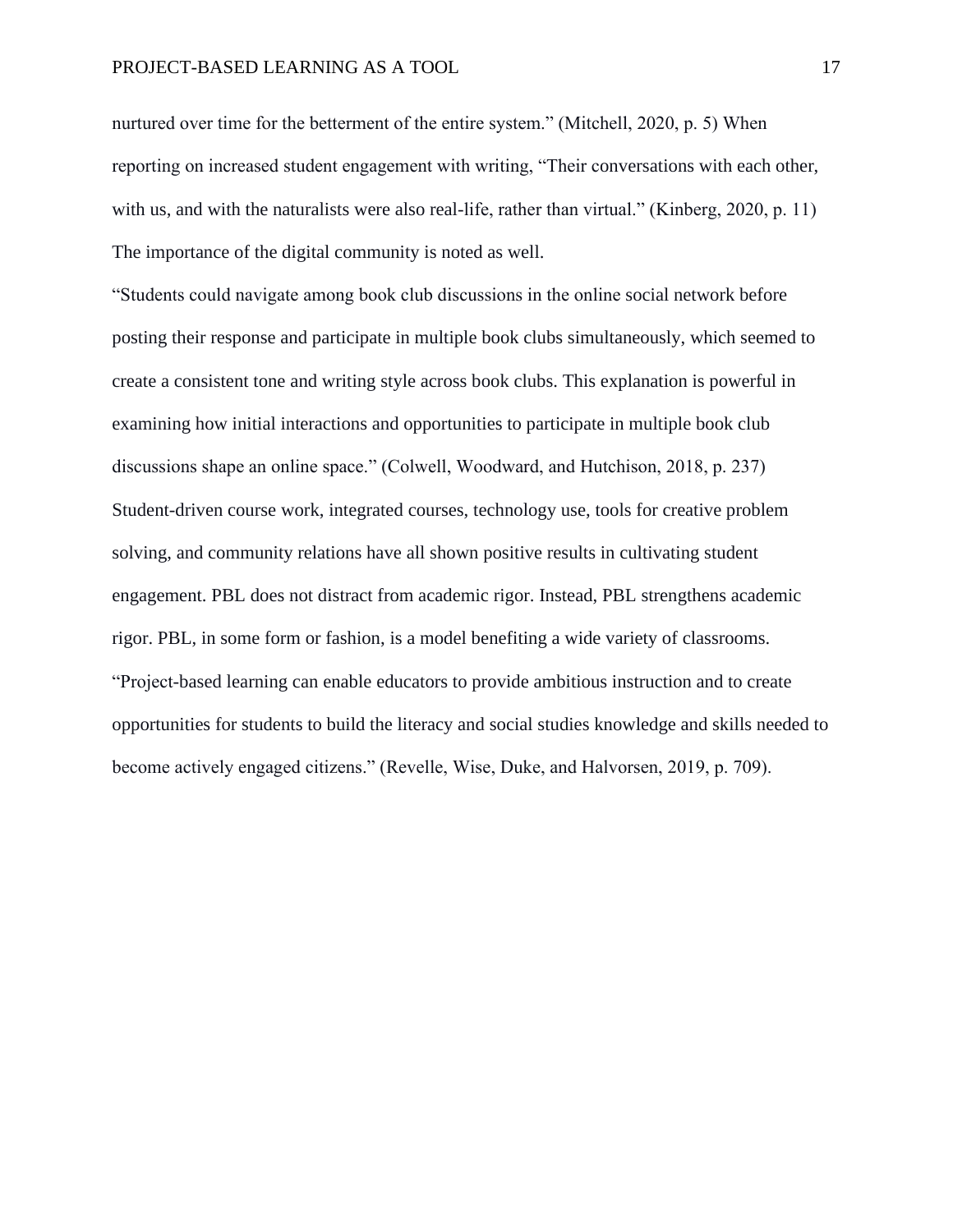#### **School Profile & Baseline**

Timberline School is a part of the Waukee Community School District. Situated in central Iowa, WCSD is a part of the Des Moines greater metropolitan area. The city of Waukee is on pace to double its population in less than two decades. A small community of approximately 15,000 people in 2012, Waukee currently has just shy of 24,000 residents reported on the 2020 census and a project to cross the 30,000 resident threshold in the next few years. Seeing rapid growth in the past decade, WCSD has recently opened a new high school, Waukee Northwest, servicing grades 10 - 12. Students at Timberline School are in grades 8 and 9 and will attend the original Waukee High School. An 11th elementary school is being constructed and will open fall of 20254. A middle-level school will open fall of 2025, and a twelfth elementary school is opening in the near future. WCSD as a whole is a socioeconomic well-off school district. However, Timberline School serves those on the lower end of the socioeconomic spectrum within the district. Nearly 15% of Waukee students are on a free or reduced lunch plan. As a suburb of Des Moines, Waukee also sees a large proportion of immigrants. Timberline School is the academic home of many English Language Learners. Over 36% of Timberline students are non-White, 331 students out of a total student population of 861. The numbers are disproportionate for students enrolled in advanced level or honors classes. 69% of students enrolled in advanced level classes are White. 8.5% of Timberline students are Black, while only 6.3% of the students enrolled in the advanced classes are Black. The numbers change even more dramatically of the Hispanic/Latino population. While they make up 8.4% of the school's population, they only represent 1.6% of the students in advanced classes. However, Waukee Community Schools report higher than the state average in test scores (84.72% proficiency in English/Language arts compared to the state-wide proficiency rate of 69.81% and an 86.50% rate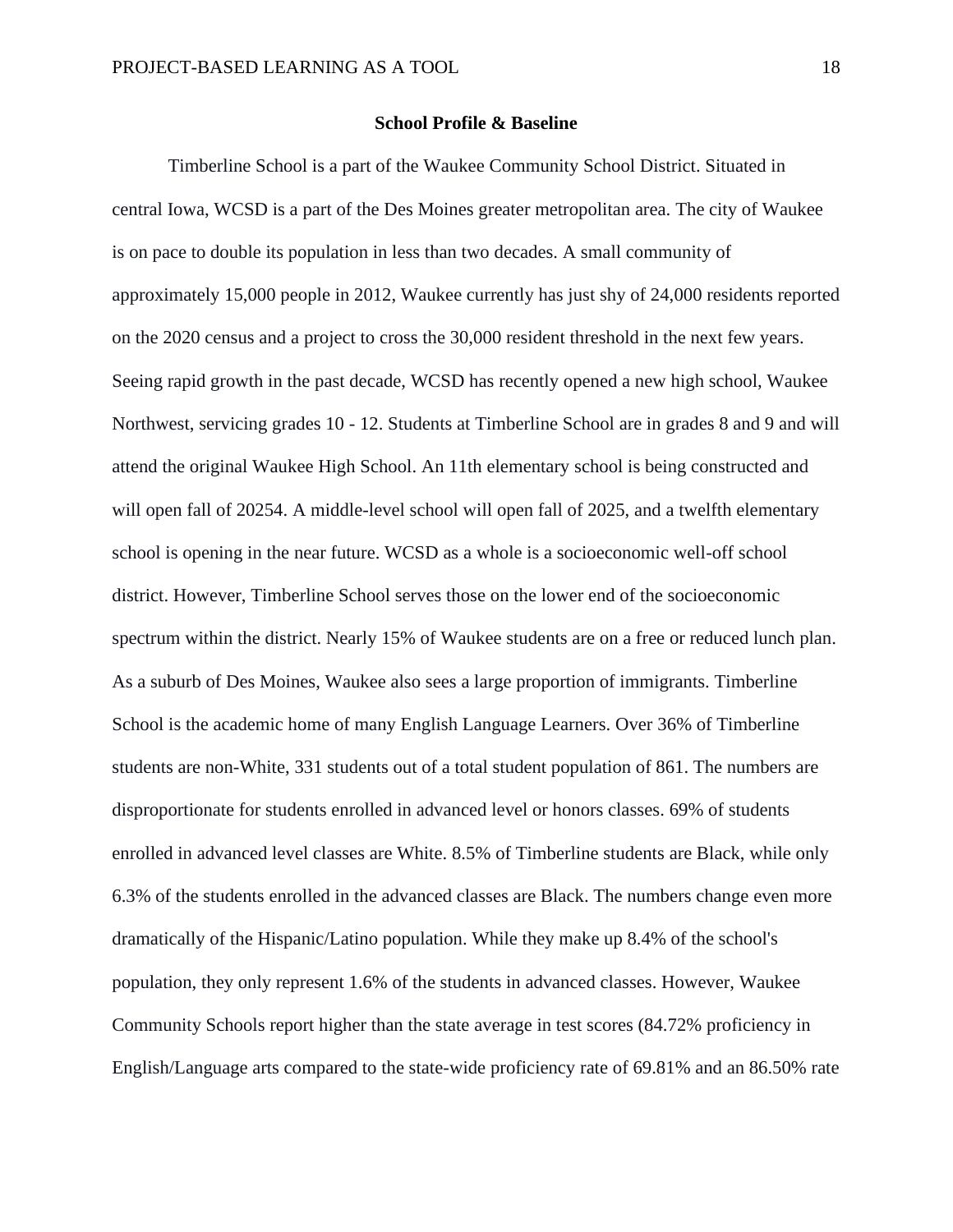of proficiency in Mathematics compared to the state level of 70.16%). Waukee Community schools boast a graduation rate of 98.50%.

The Waukee Community Schools set its educational goals around seven core values as guiding principles.

- We believe in developing people
- We believe in equity
- We believe in keeping students our priority
- We believe in integrity
- We believe in joy
- We believe in inclusivity
- We believe in innovative problem solving

Timberline School takes these core values of the Waukee Community Schools and

formulates their cornerstones. These cornerstones encapsulate the district's values and create specific principles of education.

- We honor and value collective strength that comes from our differences
- We believe a learner-centered community, founded upon supportive relationships, provides challenging and engaging growth opportunities for all
- We believe trusting partnerships are established through effective communication and collaboration with a solution-oriented approach
- We believe a safe and positive environment is achieved through mutual respect, creating connections and fostering a sense of belonging

The district's core values and the school's cornerstones surround the need for a studentcentered learning environment embracing many 21st century skills such as collaboration and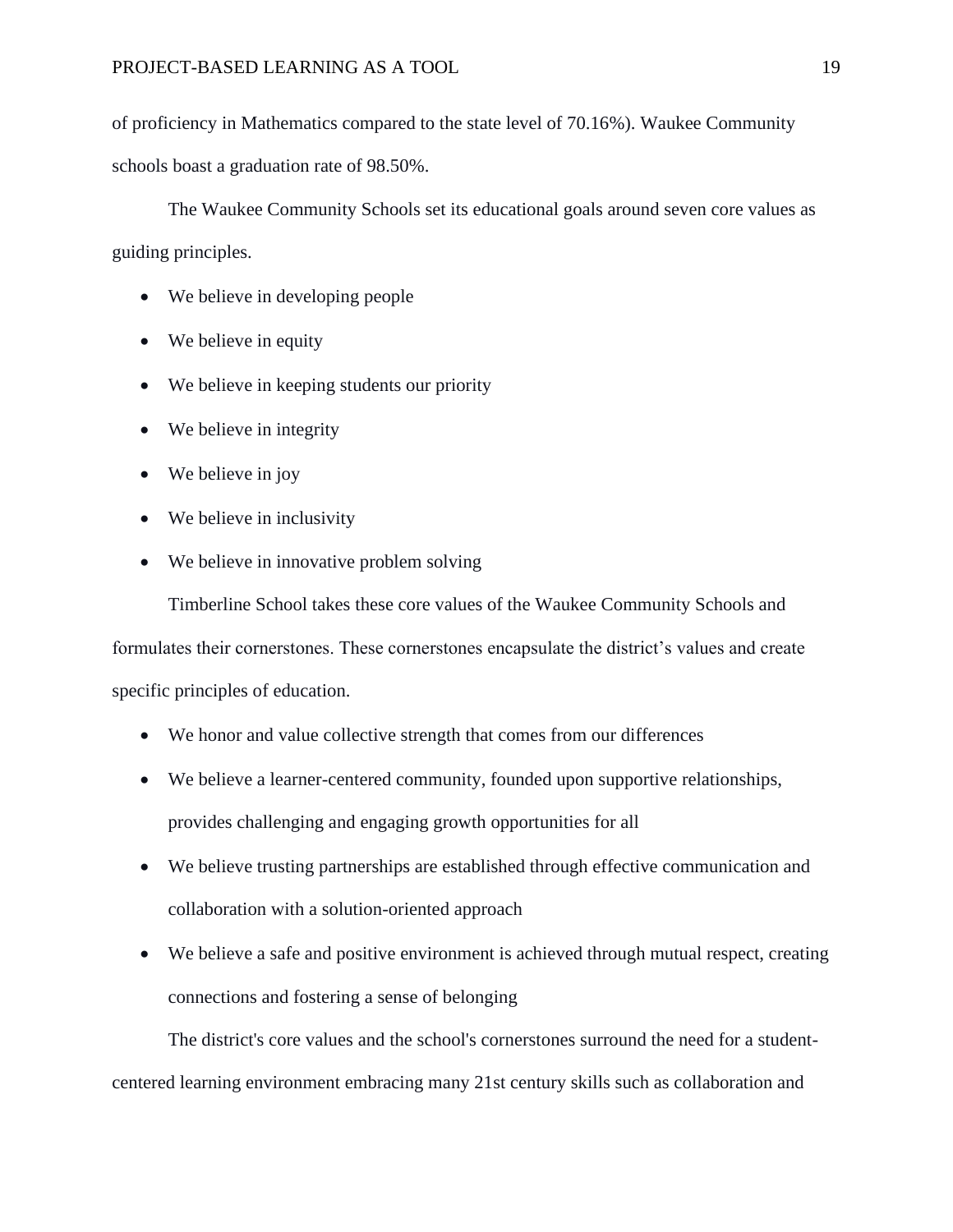creative problem-solving. The staff of Timberline School mimics 21st-century skills in the collaborative solution minding model of Professional Learning Communities or PLCs. The mission statement of Waukee Community School District's PLC initiative is as follows; "Waukee Community Schools is a rapidly growing and increasingly diverse school district. We believe every individual's unique background and culture enhance our schools. By focusing on the joy of learning and growth for everyone, we create a dynamic work environment for our staff while engaging our students, families and the community through innovative educational experiences."

Timberline's PLCs have a variety of success levels. Teamwork mentality is encouraged and supported throughout the district as well as Timberline. Each Monday, the three 9th-grade history teachers meet as part of a required PLC meeting. The department often meets daily during the common planning period. While not required, this daily meeting promotes standard classroom practices and assessments. The department can also discuss classroom challenges such as student engagement and content differentiation. All 9th-grade history teachers across the district meet bi-weekly to discuss items such as curriculum mapping and common assessments. Timberland employs the team teaching approach. A cohort of approximately 150 students share common core teachers, including Math, Science, English, and Social Studies. Once a week, the cohort's (also known as Color Team) core teachers meet to discuss student behavior and interventions. This allows teachers to collaborate on student performance and behavior and identify possible warning signs of academic, social, and/or emotional struggles. Timberline's PLC work highlights the importance of educator collaboration. The values of the building are accentuated both in the content PLCs and the cohort's PLC.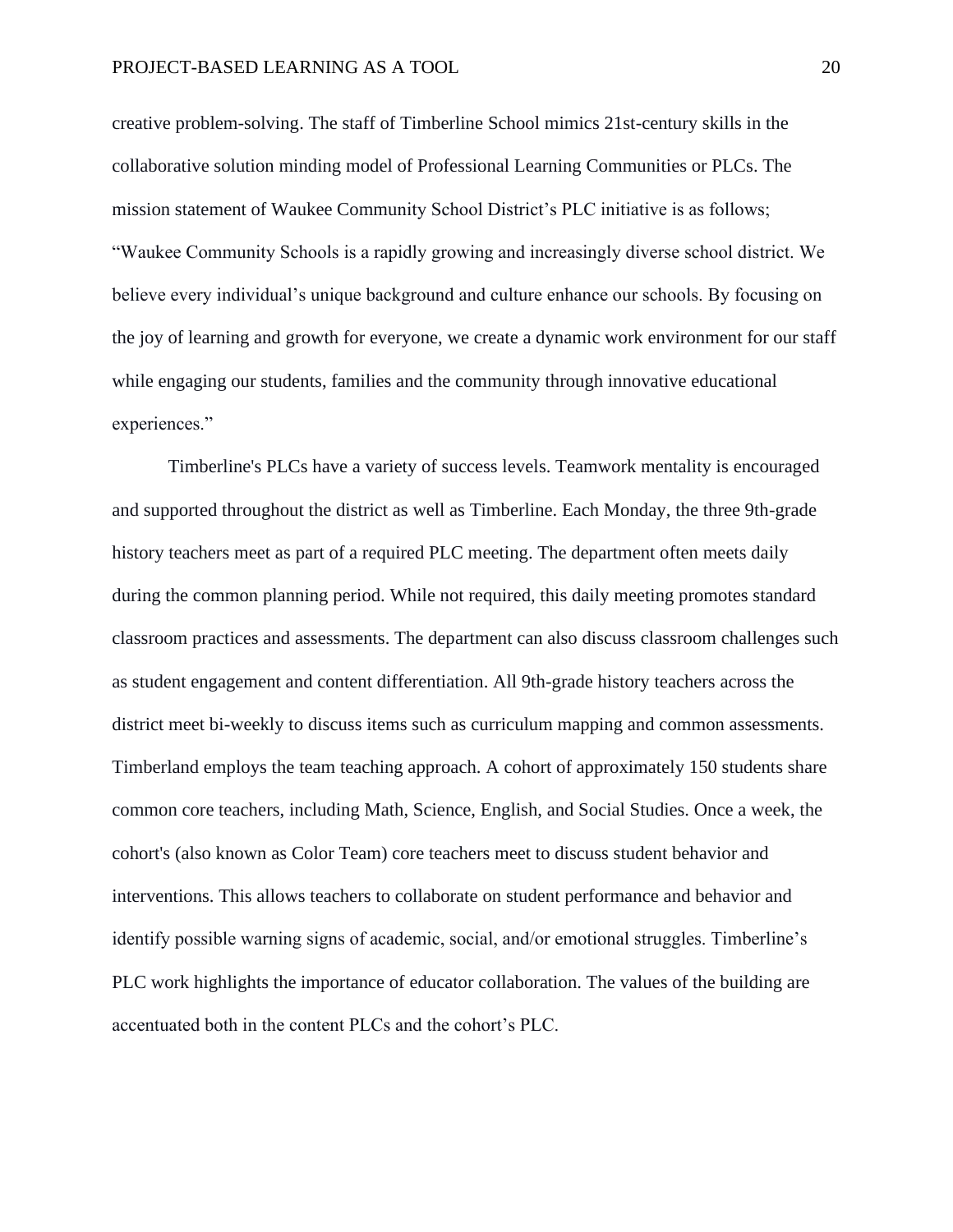Much is said in the core values, cornerstones, and mission statements about innovation, collaboration, creative problem solving, and inclusivity. However, the modality of the learning environment is still the isolated classrooms working independently. Most classes work through simulations, hypotheticals, and other abstract challenges. To truly embrace the goals of the district and the school itself, a change is needed in the methodology in the classrooms. There needs to be an adoption of authentic learning experiences for the students. In an authentic learning environment, Waukee and Timberline specifically will be able to embrace the diversity of its student body and maintain, if not increase, the academic rigor. Adapting a model of innovative educational experiences and building a student-oriented collaborative classroom will promote increased parent and community involvement. A will, in turn, build on the principles of inclusivity and the sense of belonging.

#### **Needs Assessment**

The dramatic growth in Waukee, IA, has impacted the Waukee Community Schools significantly. There is a larger student population than ever before. There is also a marked increase in students with IEPs, 504s, English Language Learners, ELPs, and numerous other unique needs. The status quo curriculum from the turn of the century is no longer adequate for the growing needs of the student body in Waukee.

While Waukee Community Schools has shown an ability to adapt to the changing times and accommodate the changing needs of the students, more can be done. A 98% graduation is a great high level of success. It still shows some students are slipping through the cracks. Specifically, at Timberline, behavioral issues detract from everyone's educational opportunities. Students who show this deviant social behavior have their educational opportunities directly affected negatively. These students are not engaged with the content, and often, they are not even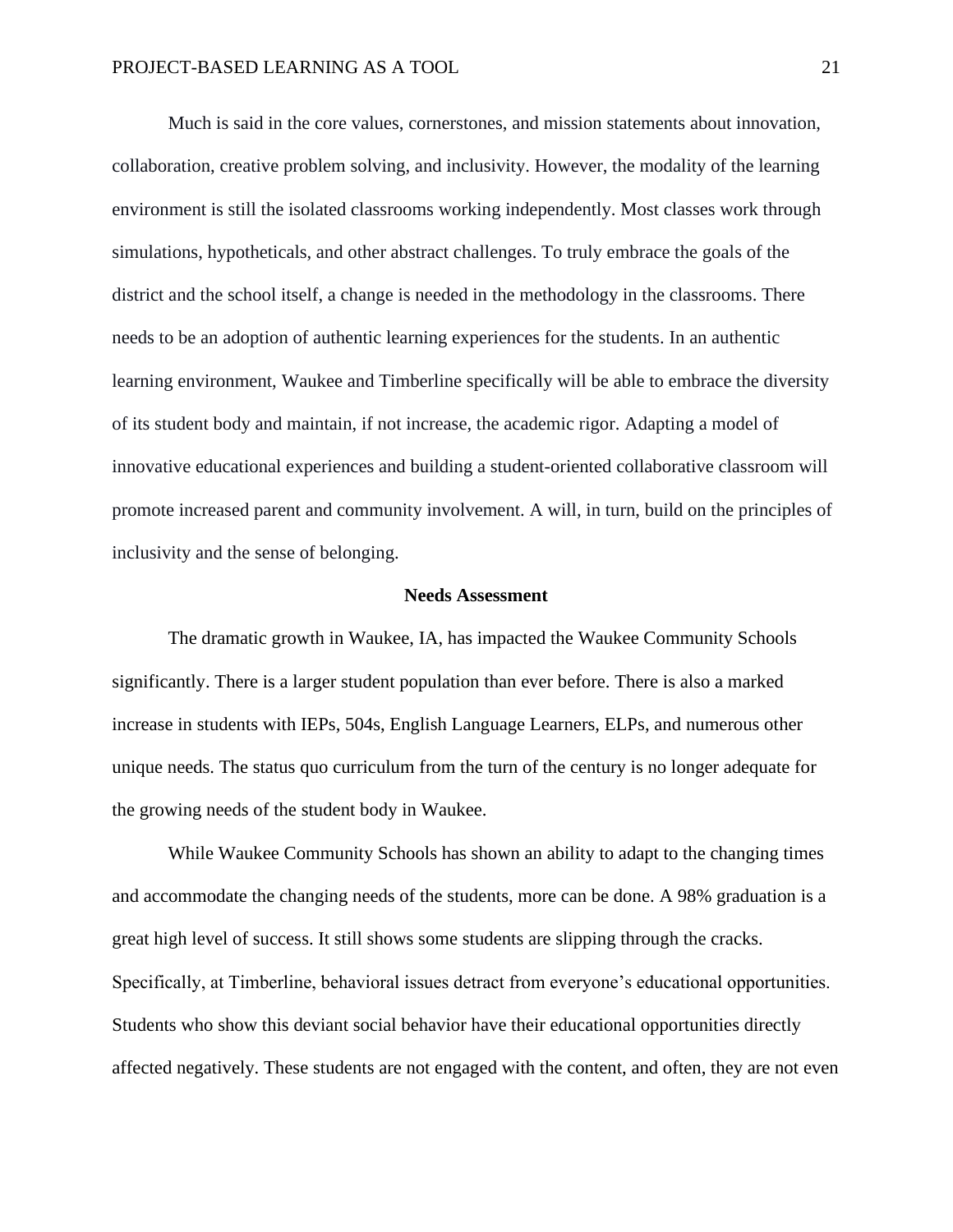in the classroom. In-School and Out of School suspensions may be appropriate consequences for actions. These consequences undoubtedly handicap the students from fully engaging with the educational opportunities. The question remains, how can we engage the students not only, so they learn but also so there is less motivation to participate in the socially deviant behavior leading them into trouble. Indirectly, all students are affected by this deviant behavior. The wellbehaved students may not have to deal with suspensions. They do have to deal with the lack of attention they receive. Educators have a limited amount of time and every moment they spend dealing with bad behavior and issuing consequences is time spent away from students who are behaving appropriately in the classroom. To avoid negative consequences or avoid being around deviant behavior, students frequently miss school altogether. There is not a strong enough need or desire to be at school for some students.

In addition to finding better motivation for behavioral issues, educators are continually looking to deepen academic rigor. Long gone are the days of rote memorization. Students need to learn, analyze, and synthesize with and from the content of each course. Academic rigor goes beyond acing a test. Academic rigor needs more tactile products to show both the engagement and understanding of the content by the students. Academic rigor is not a straight line but a web of interacting skills and content to strengthen the students' intellect.

Finally, a methodology is needed to meet the needs of all students. Simply changing content does no good because an educator wants to differentiate their lessons. This differentiation needs to be on the same path as academic rigor. A student working on an IEP should have the same goals and opportunities as a student working on an ELP. A student who is not a native English speaker should have the same academic opportunities and rigor as any other student.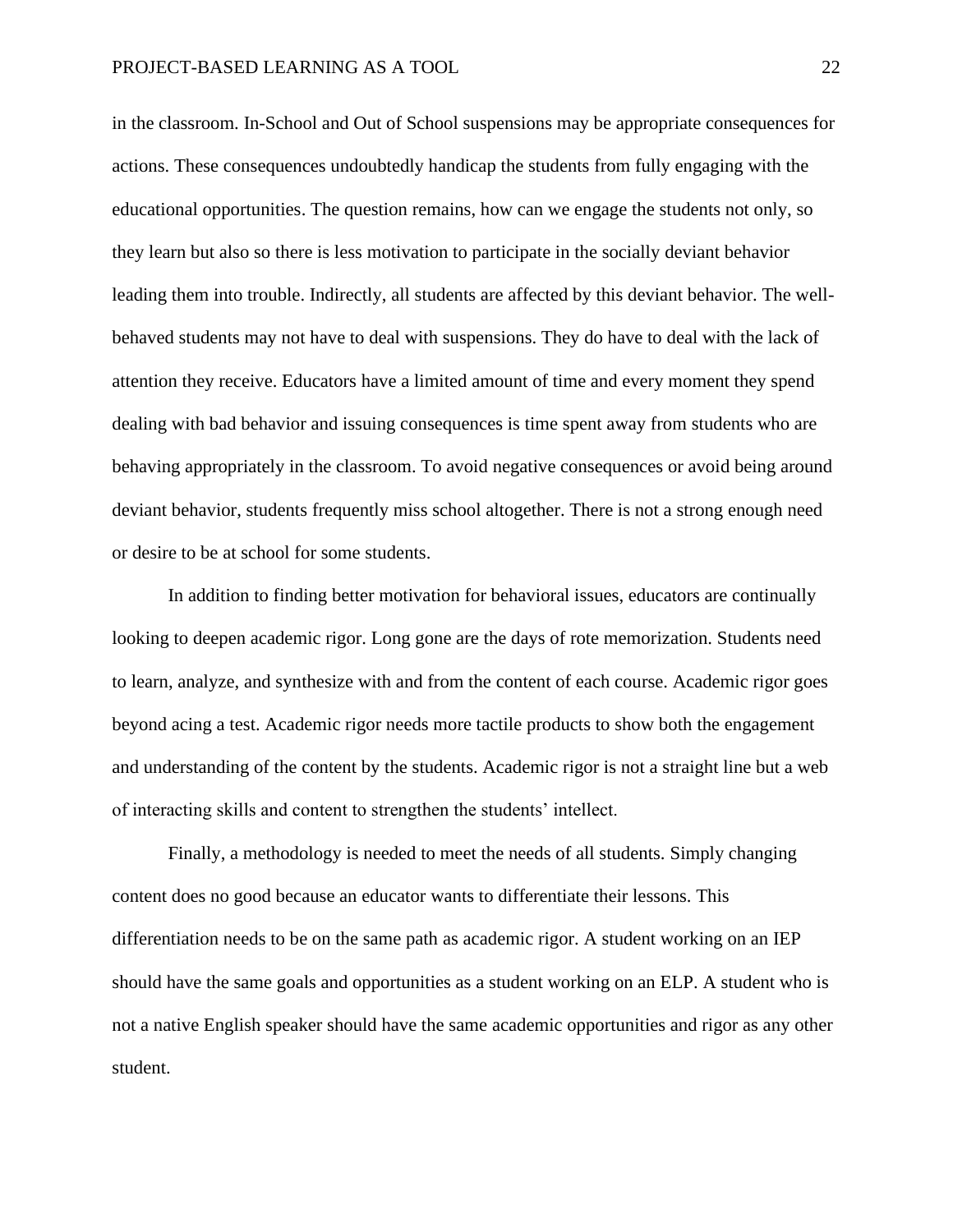The question remains, what can Waukee Community Schools do to strengthen the Academic rigor at Timberline while at the same time meeting the needs of the entire student body? All the while doing it in a manner motivating students to learn and therefore increases attendance and decreases deviant behaviors.

#### **School Data & Analysis**

Timberline school has a need for increased student engagement. Attendance is a concern for a significant portion of the student body. If students are not in the building, they cannot engage with the content. While in the building, students who show socially deviant behavior distract themselves from educational opportunities and take educators away from creating the best educational opportunities for well-behaved students.

The only way to build student engagement is to have students in the building. Students miss school for a variety of reasons. Many reasons are widely accepted and understood as life events. These include illness and family emergencies. This year at Timberline, students have missed school for family emergencies such as funerals, parental job loss, moving from one residence to another, and sibling medical needs. These absences will occur in all situations. Absences to be avoided are those where the student has a choice. Students will often convince their caretaker they are ill, it is o.k. to miss, or nothing significant will happen at school. More robust student engagement will change the motivation of the students. A snapshot of Timberline shows an average of over 10% absence from school. The rate of excused absence comes in just under 10%, at 8.45% of the student population missing school for a reasonable excuse. However, nearly 3.5% of the student population is missing school for unknown or unacceptable reasons. This absentee rate does not include students arriving after the scheduled start time of school. An average day shows just shy of 6% of students arriving at school after 7:55 a.m.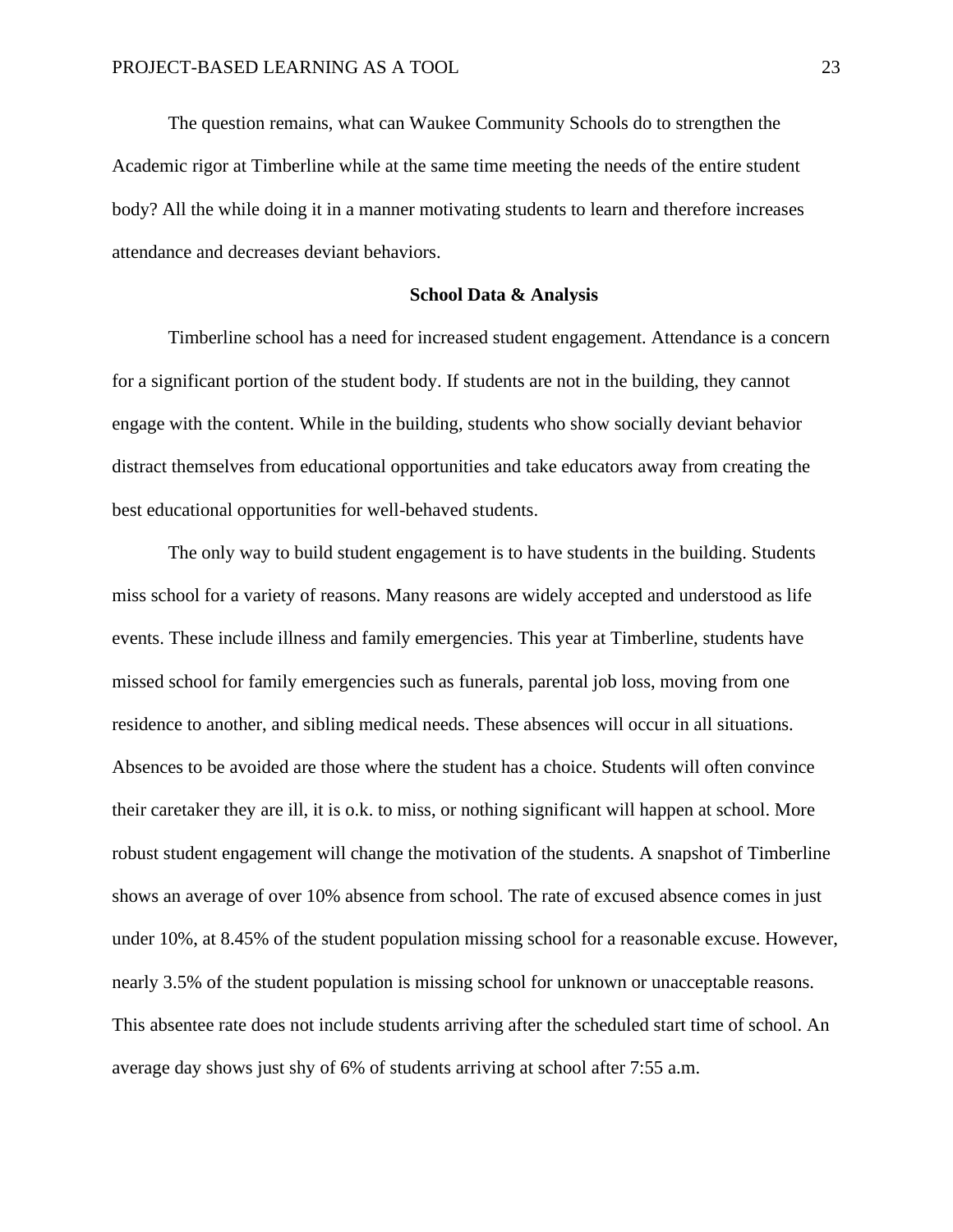Documented Behaviors are the system of deferrals at Timberline. When a classroom teacher can no longer maintain proper structure and discipline, they write the student up by creating a Documented Behavior. After three quarters completed at Timberline for the 2021 – 2022 school year, 1,190 Documented Behaviors have been recorded. This rate of incidences relates to approximately five overly disruptive behaviors per week. Not only does the specific student suffer, but the class the student was in suffers as well. This behavior was enough of a disruption to warrant a write-up from the teacher. This behavior takes time away from the teacher and the rest of the students in the class.

#### **Action Plan**

A solution for Timberline School is to implement a Project-Based Learning cohort. This cohort would be self-contained in one of the color pods at Timberline. The four core teachers will work in tandem to create an integrated learning curriculum. The community will be contacted, and professional relationships will be established. As student engagement increases, academic rigor, attendance, and positive social behavior will increase.

It is recommended one color team initiate the PBL model, whether 8th grade or 9th grade. Since This plan originates from 9 Green, it is recommended to start there. While all core teachers teach six classes, the PBL cohort will populate four of them. As the different departments have Professional Learning Community meetings in the morning, the cohort can occupy the last four class hours of 9 Green. IE, 4th, 5th, 7th, & 8th. This schedule will leave the 6th hour as the time allotted for the Color Team meeting. It is recommended content classes switch between 4th and 5th hour as well as switching 7th and 8th. For example, every student in 4th English will go to 5th-hour History and vice versa. The same content switch will also occur for 7th and 8th hours. Since the same cohort of students will rotate through the core classes, this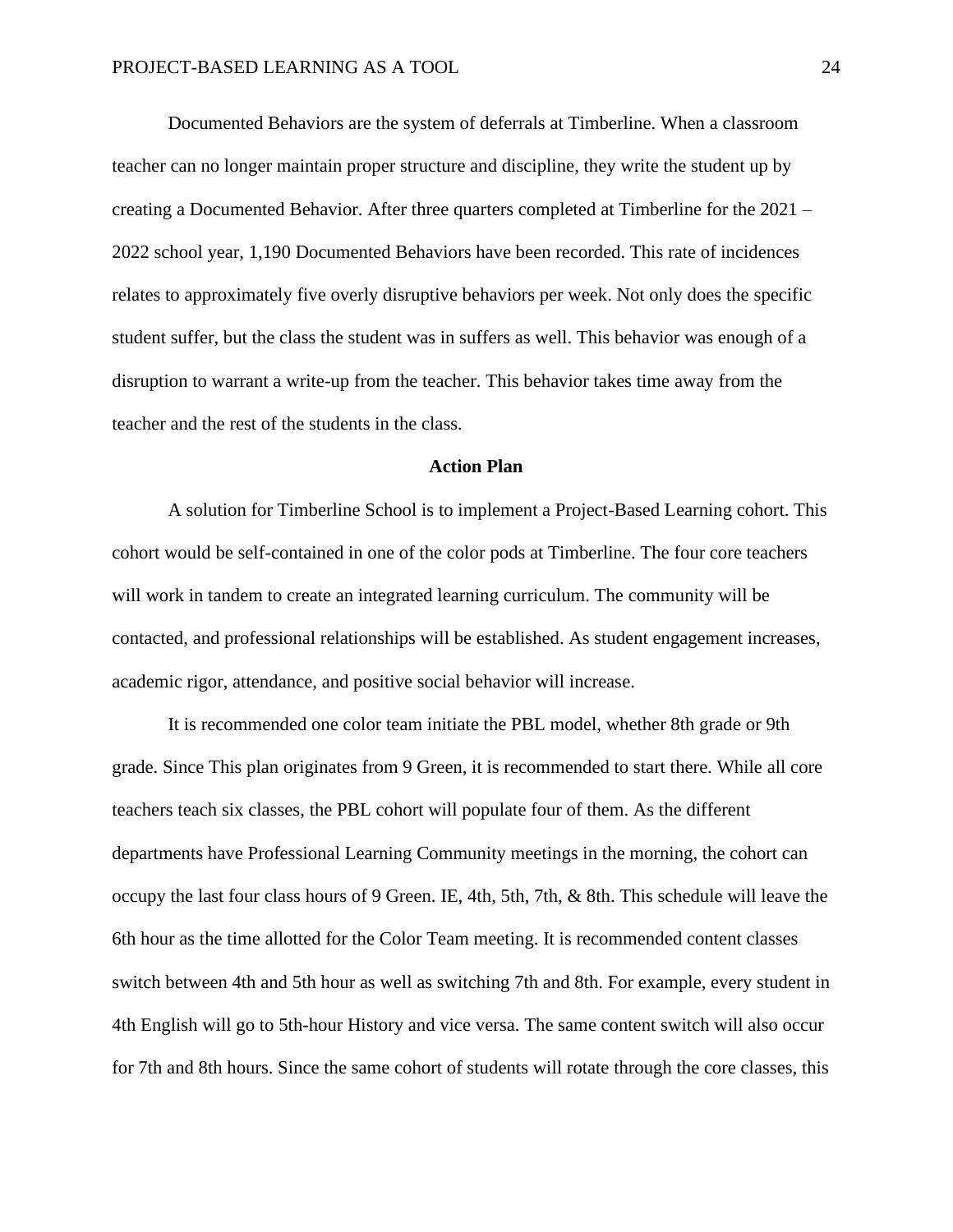allows flexibility for the teachers to integrate the course work in multiple manners. History and Science, Math and English, Math and History, and Science and English, as examples. An 8thgrade Color Team would be encouraged to aligned with 9 Green to, at the least, begin to prep students for the PBL curriculum. This alignment could manifest as integrated courses or as parallel courses where related topics are studied simultaneously.

It will be crucial for teachers to plan the year in advance as it relates to the students' courses. The teachers will need time to prepare once the students are scheduled in identical classes to create a block schedule model. The table below shows a possible integrated course schedule.

|           | History pairs with | English pairs with | Science pairs with | Math pairs with |
|-----------|--------------------|--------------------|--------------------|-----------------|
|           |                    |                    |                    |                 |
| Quarter 1 | History            | English            | Science            | Math            |
|           |                    |                    |                    |                 |
| Quarter 2 | English            | History            | Math               | Science         |
| Quarter 3 | Science            | Math               | History            | English         |
| Quarter 4 | Math               | Science            | English            | History         |

The first quarter would be more independent coursework to establish student rapport, create classroom norms, and not overwhelm students. Once a year-long schedule is established, teachers can decide which units and standards are best suited to working within the assigned integrated courses. Please note, these are partnerships where the teachers work side by side to create authentic educational opportunities. It does not lock teachers into co-teaching each day. Nor does it require teachers to teach outside of their content area. It is a concerted effort to provide a single course to the students with multiple facets.

Once a schedule is set and content partners are established, the educators can begin creating their projects and units. This process will take time to establish and may need a couple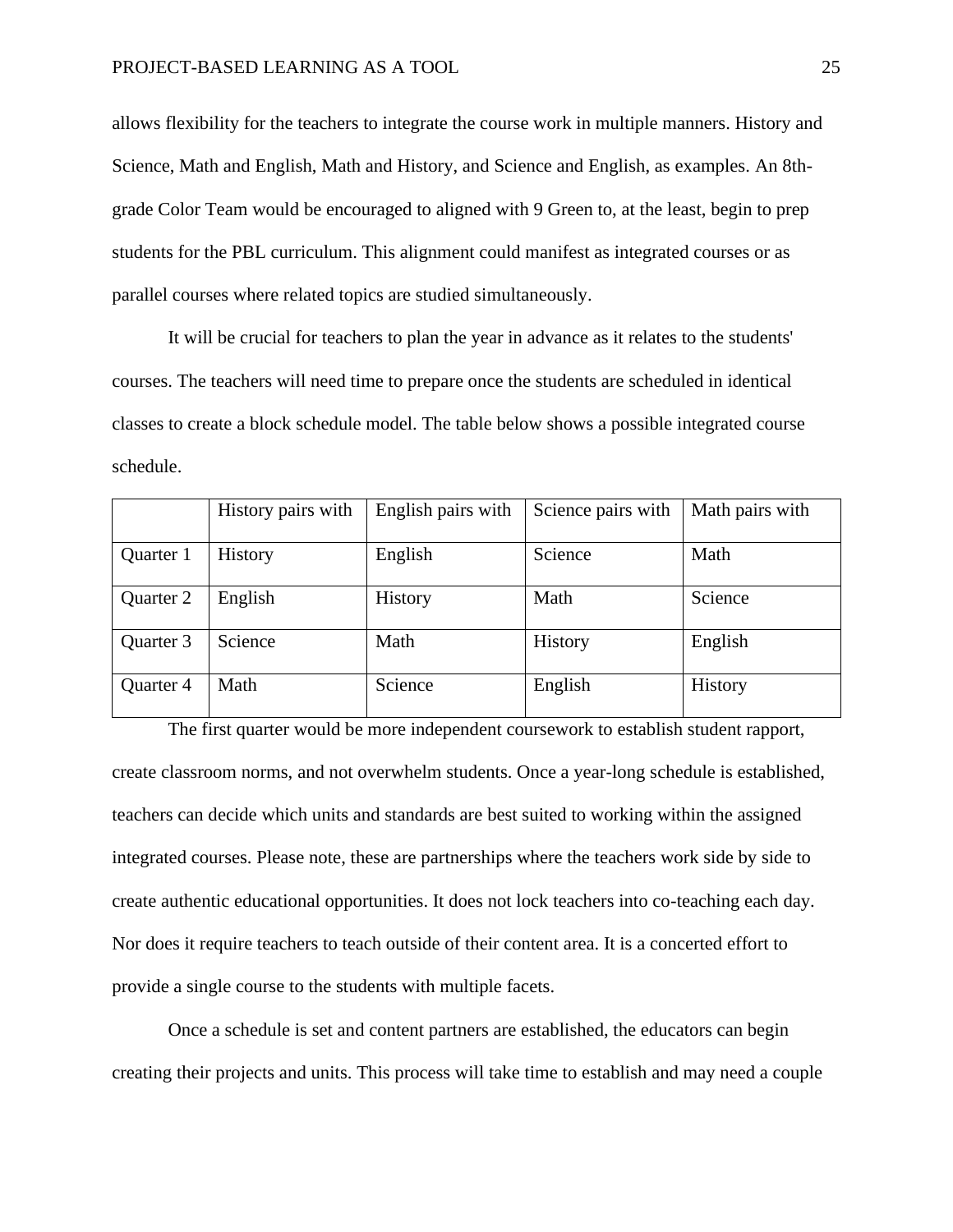of years of implementation to reach its full potential. One aspect of PBL is the connection to the community. Building community relationships can take years of emails, phone calls, visits, and connections to find the best fit. A quality community partner will be able to provide an authentic challenge to the students engaging them with the standards from each of the content courses. While community partners are not crucial to successful integrated courses, or PBL, evidence has shown community connections significantly improve student engagement.

One struggle at Timberline will be the lack of large meeting rooms. As integrated courses meet, there are no locations where nearly sixty students and multiple educators can adequately meet. The open area within the pod will have to suffice. There is a projector hook up to connect laptops. If students bring a chair from the classroom and sit in the pod, a presenter could present to an integrated class. This use of the common area will have to be coordinated within the pod to ensure both integrated courses have access as needed. This scheduling will be crucial during presentations. For whole cohort meetings, there are two main options. One is to schedule the use of the library. The other is to have students sit on the floor of the pod. Both scenarios will need pre-planning.

#### **Implementation of the Plan**

The teachers will need to be aware of this plan at least one academic year in advance to find success. As referenced earlier, successful PBL implementation requires adequate planning. Educators will need planning specifically to adjust to teaching integrated courses. The summer of 2022 will be used to allow collaboration between educators. Content units will need to be aligned to create logical and smooth connections. Integration of courses should flow together and have a logical progression of standards. Some collaboration may require what is known as parallel courses. Parallel courses do not fully integrate but have similar concepts being taught. For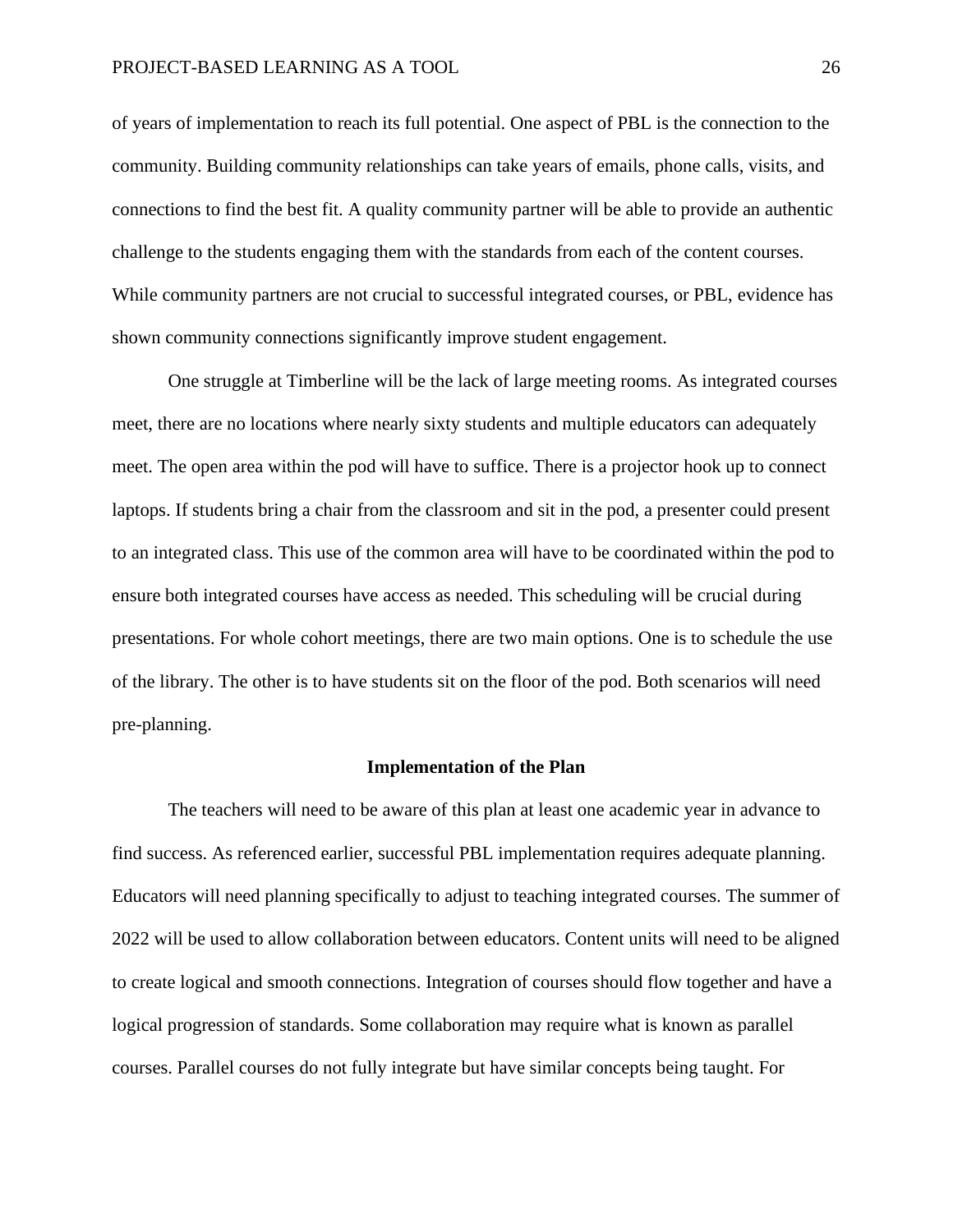example, in History, the students may ask to find historical evidence to support their claim while writing argumentative papers in English. Similar in concept but unique to the content. It will be crucial to connect teachers who see the benefit of PBL and integration. Teachers will need to be willing to put in extra time to plan and give up some classroom control to the needs and wishes of the students.

The administration will need to juggle the nearly 900 students and their schedules. It will be vital an entire cohort, approximately  $100 - 120$  students, will need to share similar schedules. These schedules must include the four content areas of English, History, Math, and Science. World Languages, Band, Choir, Art, and other electives will need to be completed during the class hours of 1, 2, 3, & 6. The cohorts schedule will need to occur during class hours 4,5, 7,  $\&$ 8. This schedule is needed to integrate courses and allow flexibility for PBL work. Once a schedule is created, it would behoove Timberline to contact parents regarding their students' upcoming schedules. The notice should highlight the commitment to academic rigor. It will also be essential to highlight the concerted effort placed on soft skills known as 21st Century Skills. Connecting these skills to college readiness will help build parental confidence in the PBL goals of Timberline.

The pod area between the classrooms will offer room large enough for class meetings. It will be important each class can easily and quickly move desks and chairs. This flexibility is essential as the daily needs of the classes will change. There is a projector and computer connection station in the pod area, which will be needed for presentations. An Apple TV unit will be helpful. Since each student and staff member has an Air Play capable Macintosh, the Apple TV will allow for quick and smooth transitions of presenters. It will be vitally important for all students to be able to present. A key component of PBL is a student-driven curriculum.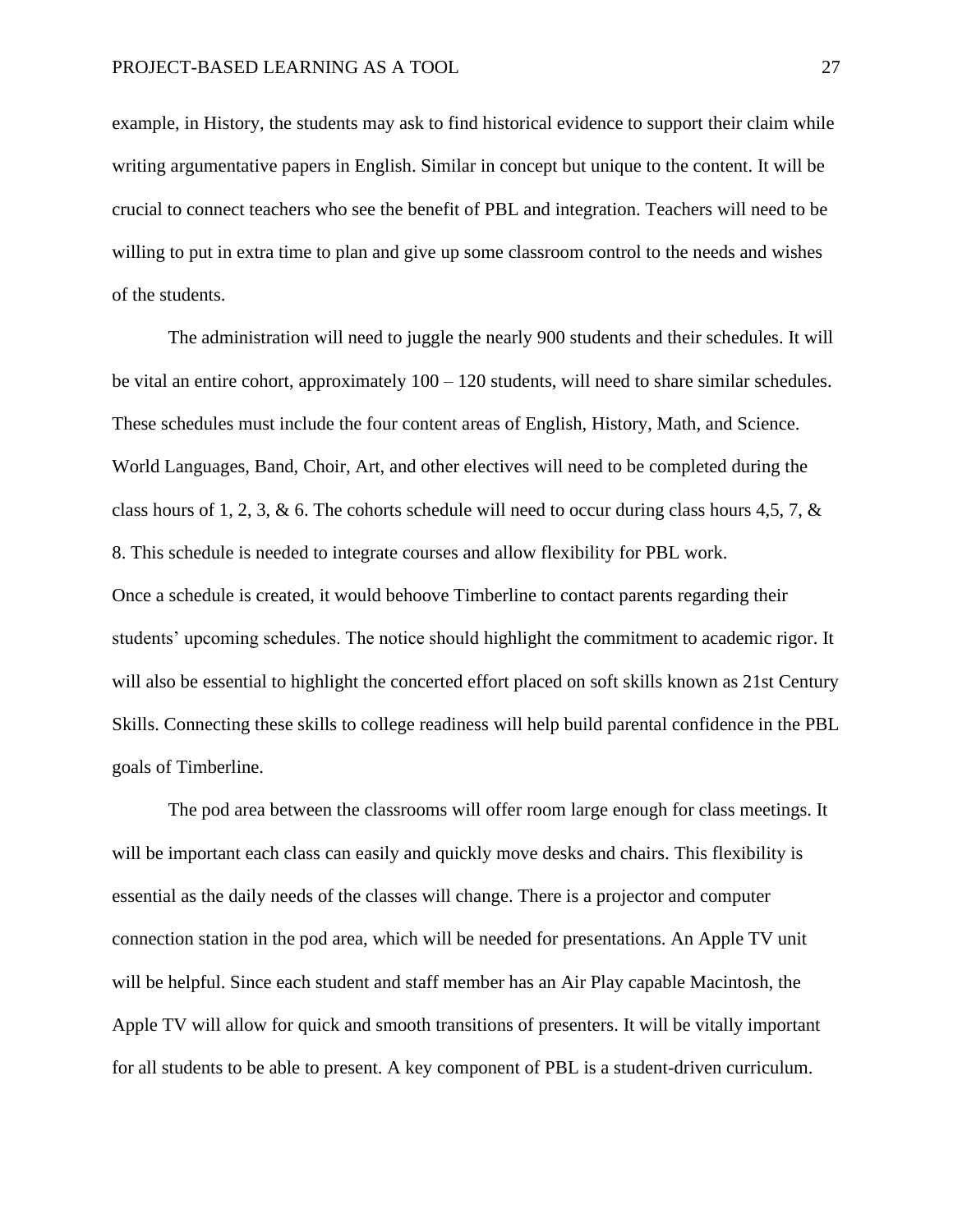Along those lines, a wireless microphone will help the speaker to broadcast to the entire cohort, including, and especially to, those who are hard of hearing.

As the 2022 – 2023 year progresses, we will observe success on multiple levels. One of the more immediate indicators of success we anticipate is the attendance rate to climb above the 90% mark and stay there. The increased attendance rate will indicate a higher level of engagement from the students. They will be more motivated to be at school and on time. The second indicator of success will be a decrease from nearly 1,600 annual Document Behaviors. Not only will the troubled student find engagement with the lesson, but the decrease in negative behavior will also allow the good students to focus on the lesson. Students who are motivated to be at school and engaged with their learning will not have the time or inclination to act out in a socially deviant manner.

Community feedback will also be evident. As the students participate in the PBL model, they will actively seek relationships with community members. These relationships outside of Timberline will build a positive outlook from the community about the educational opportunities being offered in the building. While teenagers are notorious for sharing little at home, it is anticipated a renewed excitement about school will make it home. This aspect will be crucial as parental support will be needed. Regardless of what the research says and what educators know, if the parents feel their students' education is at risk, changes will need to be made. It will be critical to highlight to the parents and all the stakeholders the students' successes. The successes will include the continuation and growth of academic rigor. The success noted in increased attendance and behavior will also help convince all the stakeholders of the success of the PBL methodology.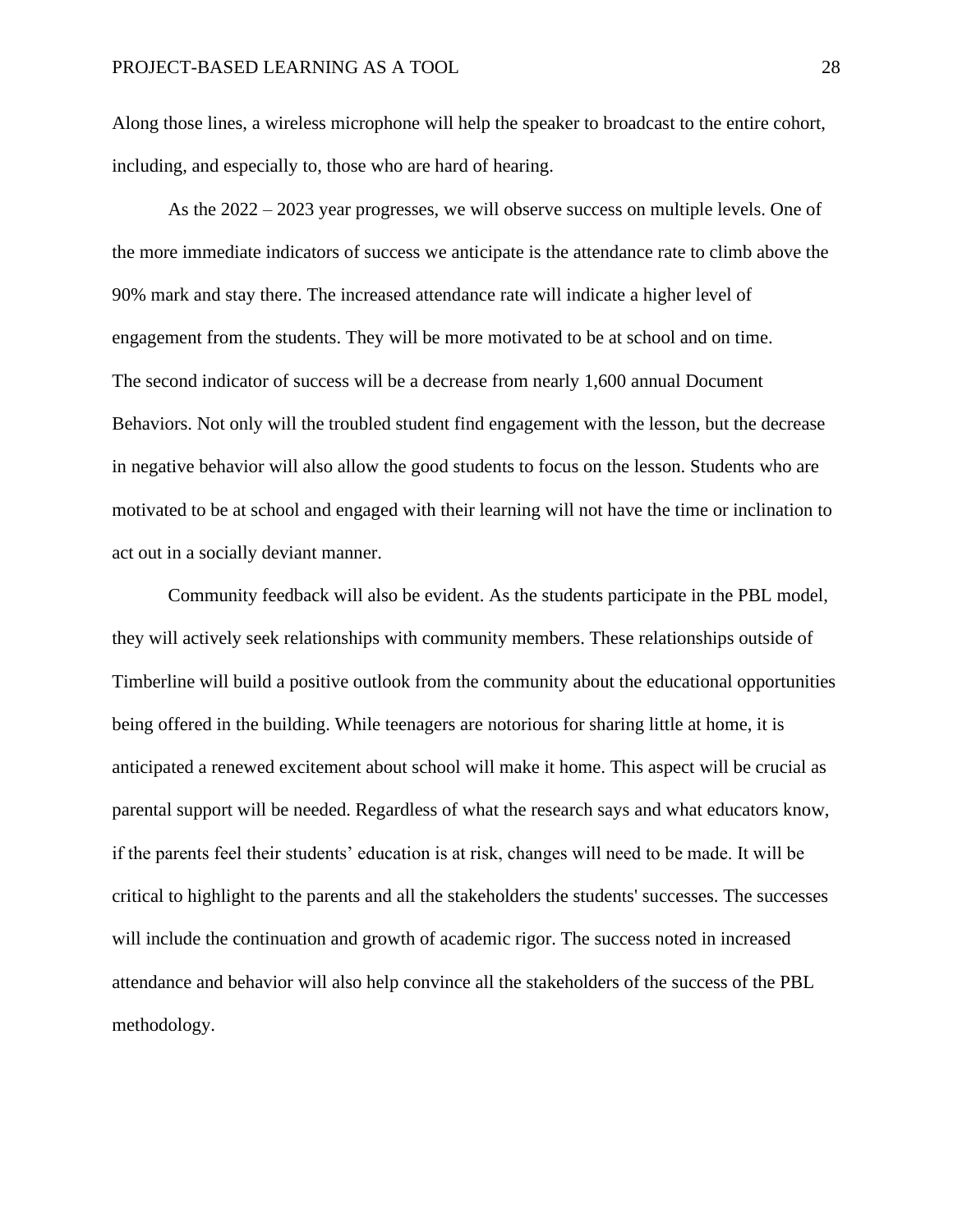#### **References**

- Arís, N., & Orcos, L. (2019). Educational Robotics in the stage of secondary education: Empirical study on motivation and Stem Skills. *Education Sciences*, *9*(2), 73. <https://doi.org/10.3390/educsci9020073>
- Best, M., MacGregor, D., & amp; Price, D. (2017). Designing for diverse learning: Case study of place-based learning in design and technologies pre-service teacher education. Australian Journal of Teacher Education, 42(3), 91–106. <https://doi.org/10.14221/ajte.2017v42n3.6>
- Caballero-García, B. (2018). *Promoting social justice through 21 century skills ...* Eric Institute of Education Sciences. Retrieved October 22, 2021, from <https://files.eric.ed.gov/fulltext/EJ1207916.pdf>
- Colwell, J., Woodward, L., & amp; Hutchison, A. (2018). Out-of-school reading and Literature discussion: An exploration of adolescents' participation in Digital Book Clubs. Online Learning, 22(2).<https://doi.org/10.24059/olj.v22i2.1222>
- Drymiotou, I., Constantinou, C. P., & Avraamidou, L. (2021). Enhancing students' interest in science and understandings of STEM careers: The role of career-based scenarios. *International Journal of Science Education*, 1–20.

<https://doi.org/10.1080/09500693.2021.1880664>

Edwards, R. L., Davis, S. K., Hadwin, A. F., & amp; Milford, T. M. (2020). Exploring student engagement factors in a blended undergraduate course. The Canadian Journal for the Scholarship of Teaching and Learning, 11(3). [https://doi.org/10.5206/cjsotl](https://doi.org/10.5206/cjsotl-rcacea.2020.3.8293)[rcacea.2020.3.8293](https://doi.org/10.5206/cjsotl-rcacea.2020.3.8293)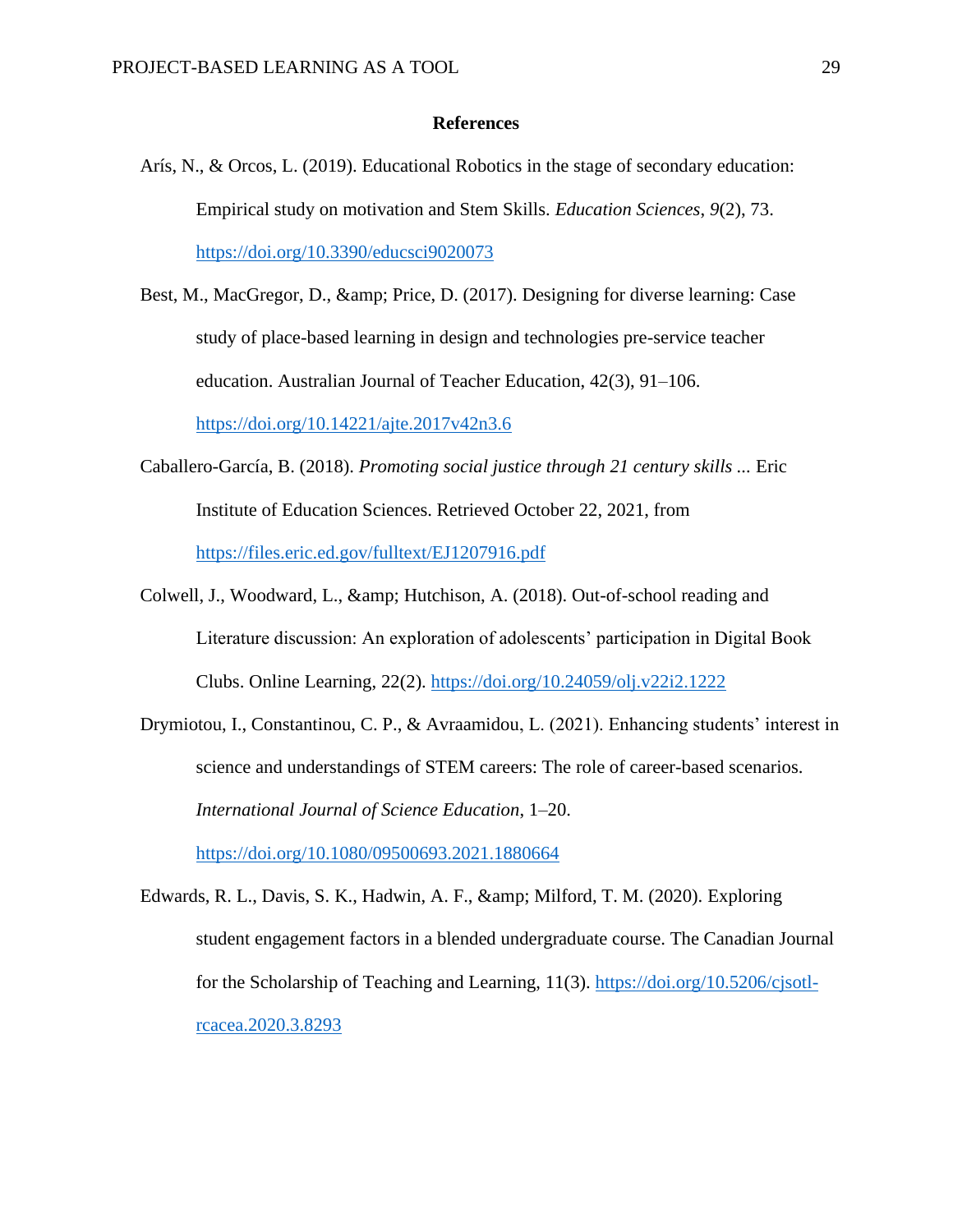- Emembolu, I., Padwick, A., Shimwell, J., Sanderson, J., Davenport, C., & Strachan, R. (2020). Using action research to design and evaluate sustained and inclusive engagement to improve children's knowledge and perception of STEM careers. *International Journal of Science Education*, *42*(5), 764–782. <https://doi.org/10.1080/09500693.2020.1729442>
- Erduran, S., El Masri, Y., Cullinane, A., & Ng, Y. P. D. (2020). Assessment of practical science in high stakes examinations: A qualitative analysis of high performing English-speaking countries. *International Journal of Science Education*, *42*(9), 1544– 1567.<https://doi.org/10.1080/09500693.2020.1769876>
- Hunter, J. D., Silvestri, K. N., & Ackerman, M. L. (2018). ''Feeling like a different kind of smart'': Twitter as Digital Literacy Mediates Learning for Urban Youth and Literacy Specialist Candidates. *Scholarship-University Partnerships*, *11*(1), 36–45
- Kinberg, M. (2020). Real-life nature-based experiences as keys to the writing workshop. *Networks: An Online Journal for Teacher Research*, *22*(1).

<https://doi.org/10.4148/2470-6353.1308>

- Mitchell, T. (2020). School and Community Relations in the Kansans Can School Redesign Project. *Educational Considerations*, *46*(2).<https://doi.org/10.4148/0146-9282.2236>
- Mohammadi, F. S. (2017). The effect of authentic problem-based vocabulary tasks on vocabulary learning of EFL learners. *International Journal of Education and Literacy Studies*, *5*(3), 35. https://doi.org/10.7575//aiac.ijels.v.5n.3p.35
- Nation, J. M., Harlow, D., Arya, D. J., & Longtin, M. (2018, November 30). *Being and becoming scientists: Design-based STEM Programming for girls.* Afterschool Matters. Retrieved December 27, 2021, from<https://eric.ed.gov/?id=EJ1208369>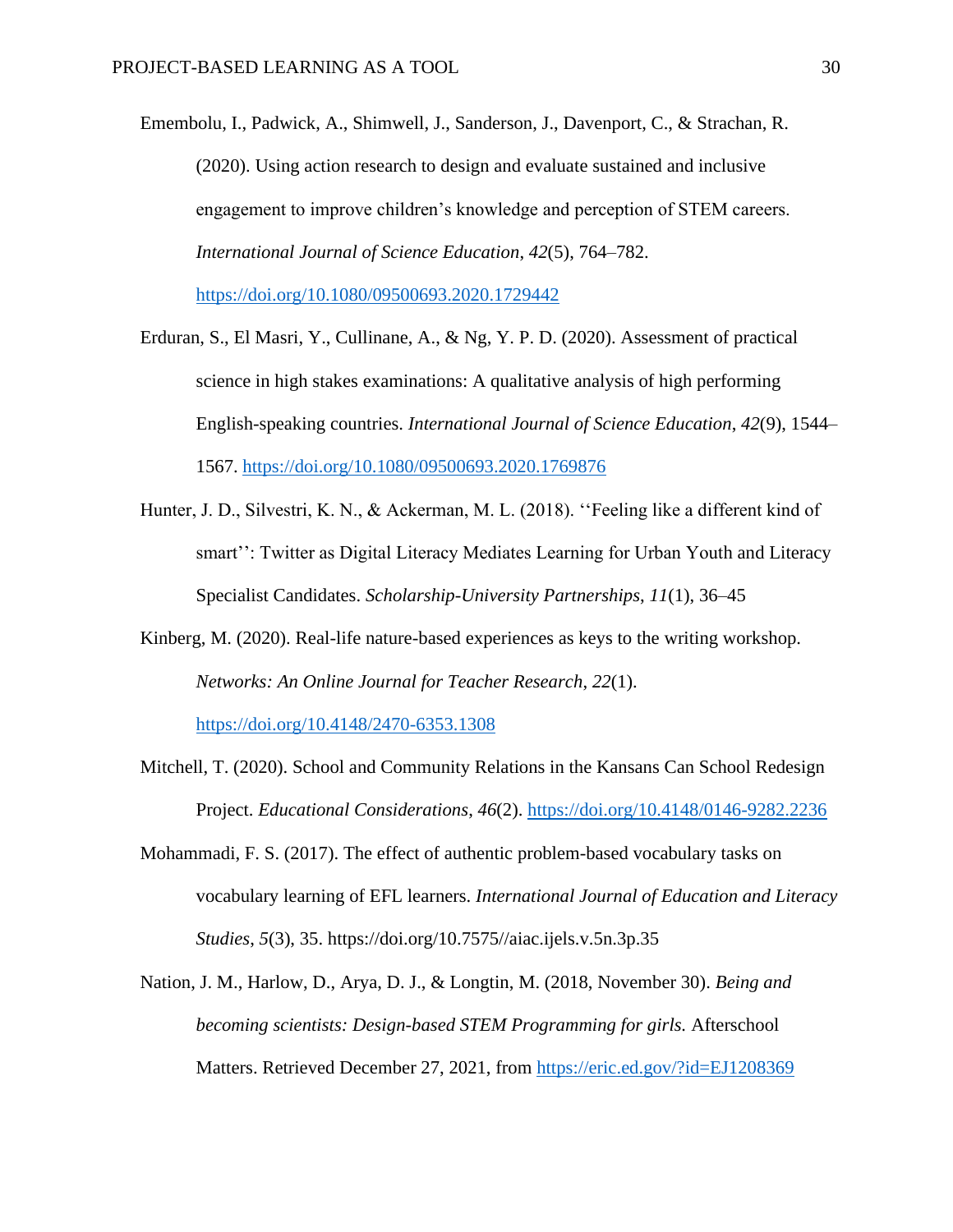- Navy, S. L., & Kaya, F. (2020). PBL as a pedagogical approach for integrated stem: Evidence from Prospective Teachers. *School Science and Mathematics*, *120*(5), 285– 296.<https://doi.org/10.1111/ssm.12408>
- Ng, W., & Fergusson, J. (2020). Engaging high school girls in Interdisciplinary Steam. *Science Education International*, *31*(3), 283–294. <https://doi.org/10.33828/sei.v31.i3.7>
- Noble, E., Ferris, K. A., LaForce, M., & Zuo, H. (2020). A mixed-methods approach to understanding PBL experiences in inclusive STEM high schools. *European Journal of STEM Education*, *5*(1), 02.<https://doi.org/10.20897/ejsteme/8356>
- Revelle, K. Z., Wise, C. N., Duke, N. K., & Halvorsen, A. L. (2019). Realizing the promise of project‐based learning. *The Reading Teacher*, *73*(6), 697–710. <https://doi.org/10.1002/trtr.1874>

Thibaut, L., Ceuppens, S., De Loof, H., De Meester, J., Goovaerts, L., Struyf, A., Boeve-de Pauw, J., Dehaene, W., Deprez, J., De Cock, M., Hellinckx, L., Knipprath, H., Langie, G., Struyven, K., Van de Velde, D., Van Petegem, P., & Depaepe, F. (2018). Integrated STEM Education: A systematic review of instructional practices in Secondary Education. *European Journal of STEM Education*, *3*(1). <https://doi.org/10.20897/ejsteme/85525>

- Wallace, D. E., & Bodzin, A. M. (2017). Developing Scientific Citizenship Identity Using Mobile Learning and Authentic Practice. *Electronic Journal of Science Education*, *21*(6), 46–71.
- Whiley, H., Houston, D., Smith, A., & amp; Ross, K. (2018). Zombie apocalypse: Engaging students in environmental health and increasing scientific literacy through the use of